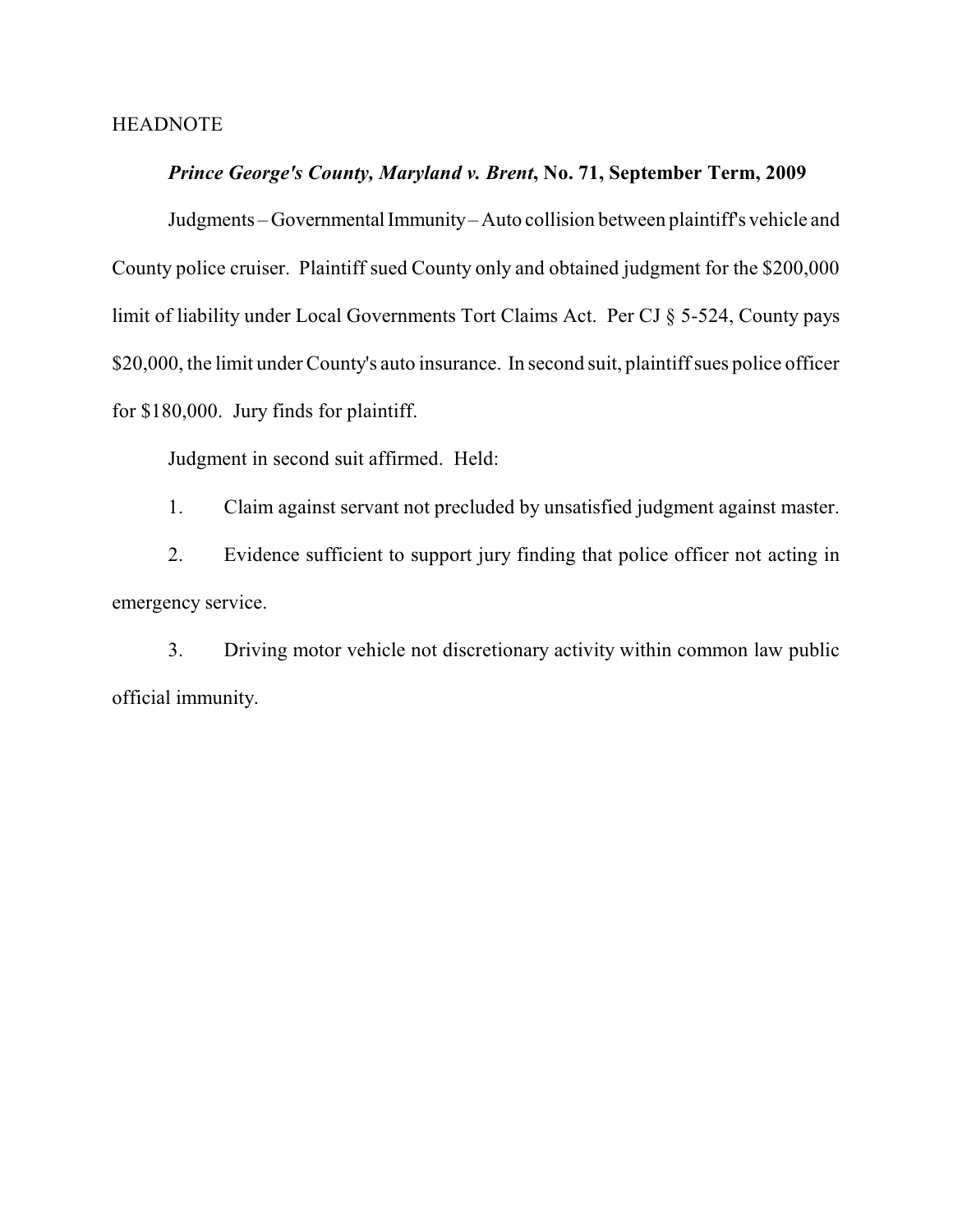**Circuit Court for Prince George's County Case No. CAL05-06034**

IN THE COURT OF APPEALS OF MARYLAND

No. 71 September Term, 2009

## PRINCE GEORGE'S COUNTY, MARYLAND et al.

v.

### CLEVELAND BRENT \_\_\_\_\_\_\_\_\_\_\_\_\_\_\_\_\_\_\_\_\_\_\_\_\_\_\_\_\_\_\_\_\_\_\_\_\_\_\_\_\_

Bell, C.J. Harrell Battaglia Murphy Adkins Eldridge, John C. (retired, specially assigned) Rodowsky, Lawrence F. (retired, specially assigned),

JJ.

Opinion by Rodowsky, J. Murphy, J., joins in judgment only.

\_\_\_\_\_\_\_\_\_\_\_\_\_\_\_\_\_\_\_\_\_\_\_\_\_\_\_\_\_\_\_\_\_\_\_\_\_\_\_\_

\_\_\_\_\_\_\_\_\_\_\_\_\_\_\_\_\_\_\_\_\_\_\_\_\_\_\_\_\_\_\_\_\_\_\_\_\_\_\_\_\_

Filed: May 17, 2010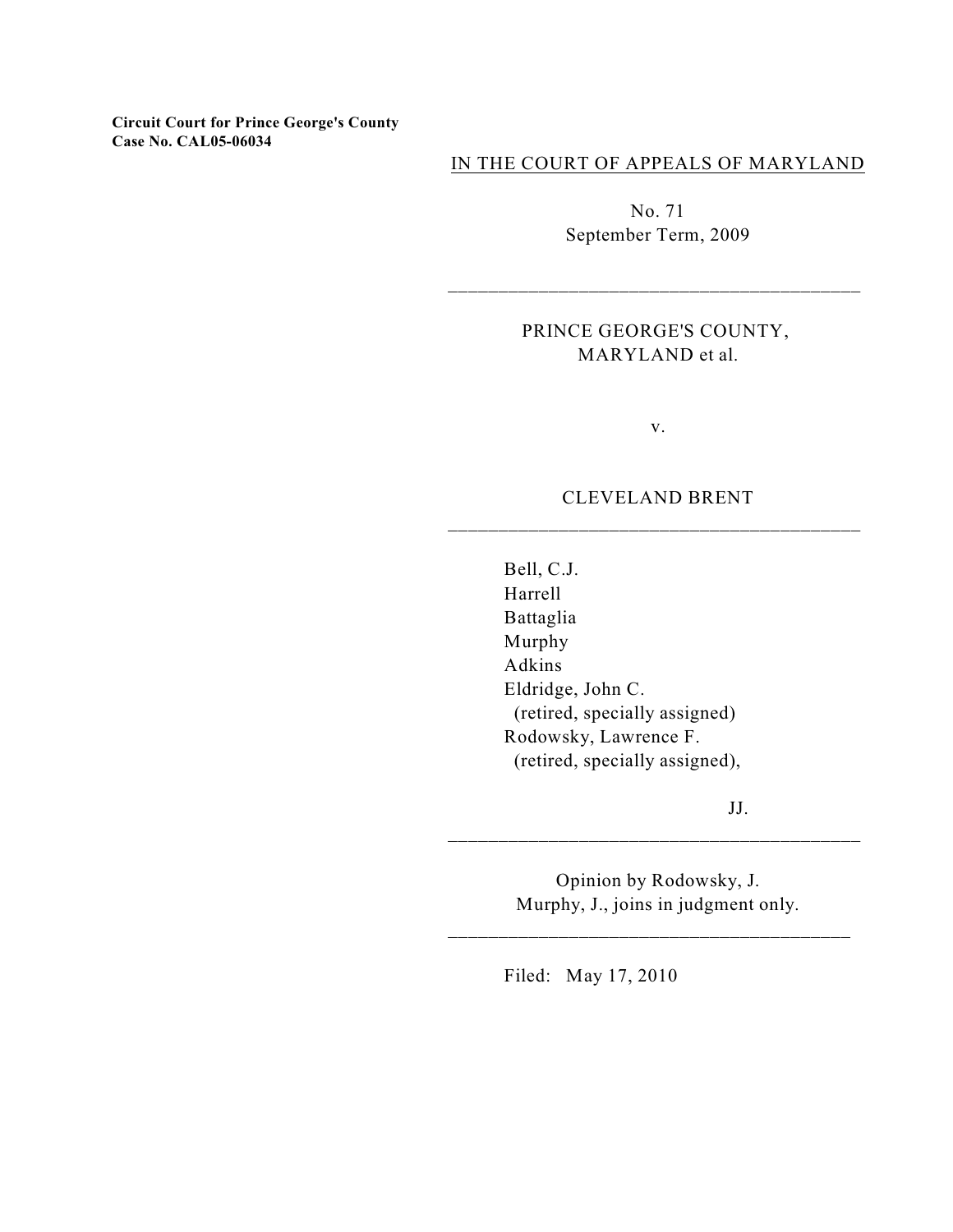This is an appeal from the judgment in Case No. CAL05-06034 in the Circuit Court for Prince George's County in which the Respondent, Cleveland Brent (Brent), sued the Petitioner, Michael W. Daily (Officer Daily). In an earlier case in the same court, CAL03- 13492, Brent had obtained a judgment against Prince George's County, Maryland (the County). $\blacksquare$  Both actions asserted Brent's claim for damages for personal injuries sustained in one and the same automobile accident with a police cruiser operated by Officer Daily, of the County's police force. The principal issue before us is whether the claim asserted in No. CAL05-06034 (*Brent II*) is merged in the judgment previously rendered in CAL03-13492 (*Brent I*). As hereinafter explained, we shall hold that there is no claim preclusion.

The accident occurred on December 10, 2002, at an interchange between Branch Avenue and Allentown Road. Officer Daily was traveling on Allentown Road. The accident occurred when he entered and proceeded through an intersection on a red traffic signal. In July 2003, Brent filed *Brent I*, naming only the County as a defendant. The action was tried for three days to a jury, and the issues were submitted on a verdict sheet. The jury found that "the defendant" was negligent, that "the defendant, Prince George's County," had not proved that Brent was contributorily negligent, and that the damages were \$320,000. Judgment was entered against the County accordingly. The court (Lamasney, J.) reduced

<sup>&</sup>lt;sup>1</sup>When the cover sheet for the transmittal from the circuit court to the Court of Special Appeals of the record in No. CAL05-06034 was originally prepared, it was captioned, in typewriting, as "Cleveland Brent v. Michael W. Daily." At some point prior to transmittal of the record on April 13, 2008, the typewriting was scratched out and, by pen, in longhand, the caption was changed to "Prince George's County, Maryland et al. v. Cleveland Brent." The County was not a party to Civil CAL05-06034, but the longhand caption has been utilized on appeal.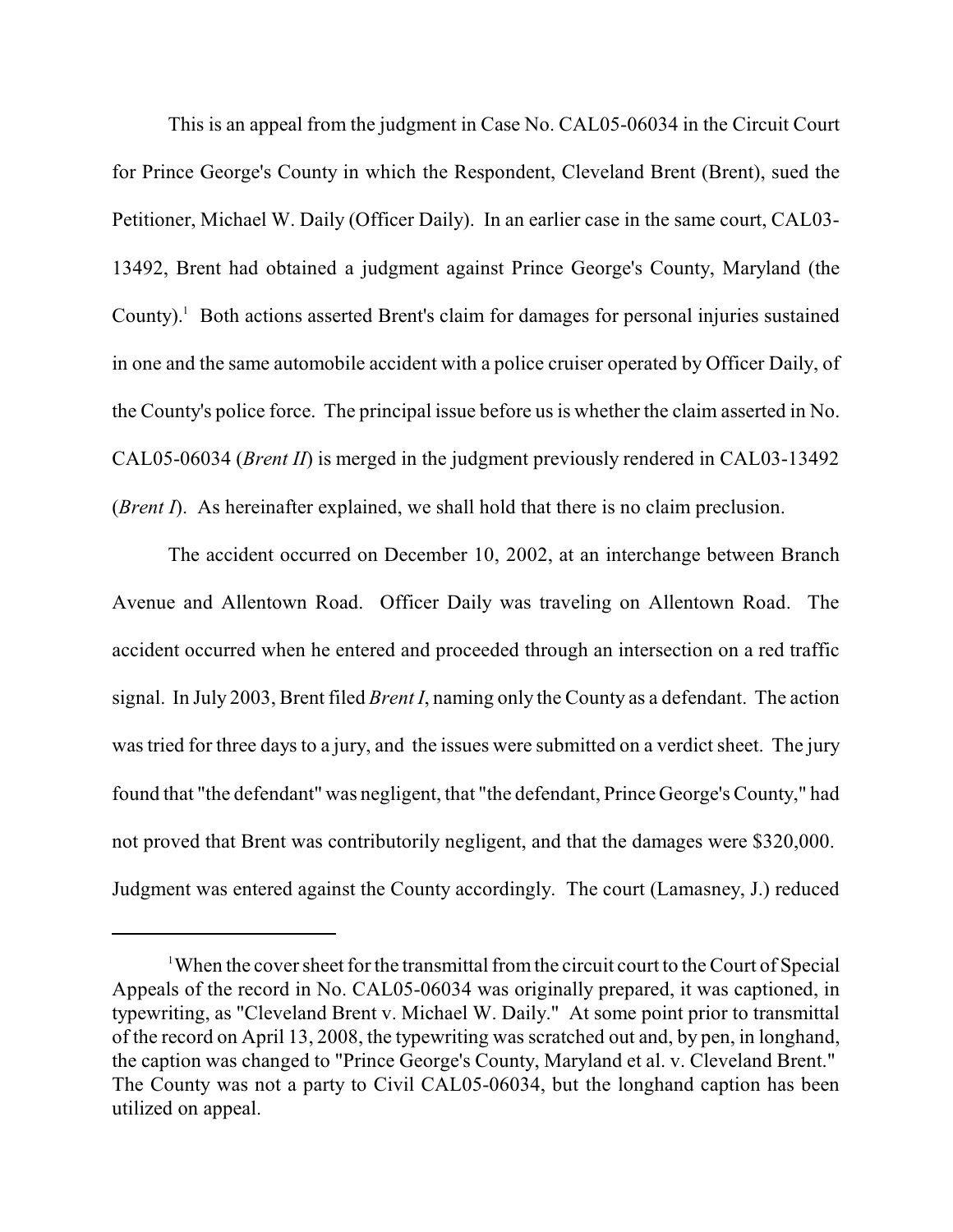the judgment that had been entered on that verdict to \$20,000, pursuant to Maryland Code (1974, 2006 Repl. Vol.), § 5-524 of the Courts and Judicial Proceedings Article (CJ). That section provides:

"An owner or lessee of any motor vehicle registered under Title 13 of the Transportation Article may not raise the defense of sovereign or governmental immunity, to the extent of benefits provided by the security accepted by the Motor Vehicle Administration under § 17-103 of the Transportation Article, in anyjudicial proceeding in which the plaintiff claims that personal injury, property damage, or death was caused by the negligent use of the motor vehicle while in government service or performing a task of benefit to the government."

The "security accepted by the Motor Vehicle Administration" is \$20,000 per person per accident. Maryland Code (1977, 2009 Repl. Vol.), § 17-103(b)(1) of the Transportation Article.

In an effort to avoid the effect of CJ § 5-524, Brent, in *Brent I* and after the verdict, filed a second amended complaint in which he named Officer Daily as an additional defendant to the same claim. The court dismissed the second amended complaint with prejudice, at the same hearing at which it reduced the judgment against the County. Further, some weeks before the dismissal in *Brent I* of the second amended complaint, Brent had filed *Brent II* in which only Officer Daily was named as a defendant.

*Brent I* was appealed to the Court of Special Appeals. That appeal challenged the dismissal of the second amended complaint or, at least, its dismissal with prejudice. In an unreported opinion, that court vacated the dismissal of the second amended complaint, but remanded with direction that that dismissal be "without prejudice to appellant's right to file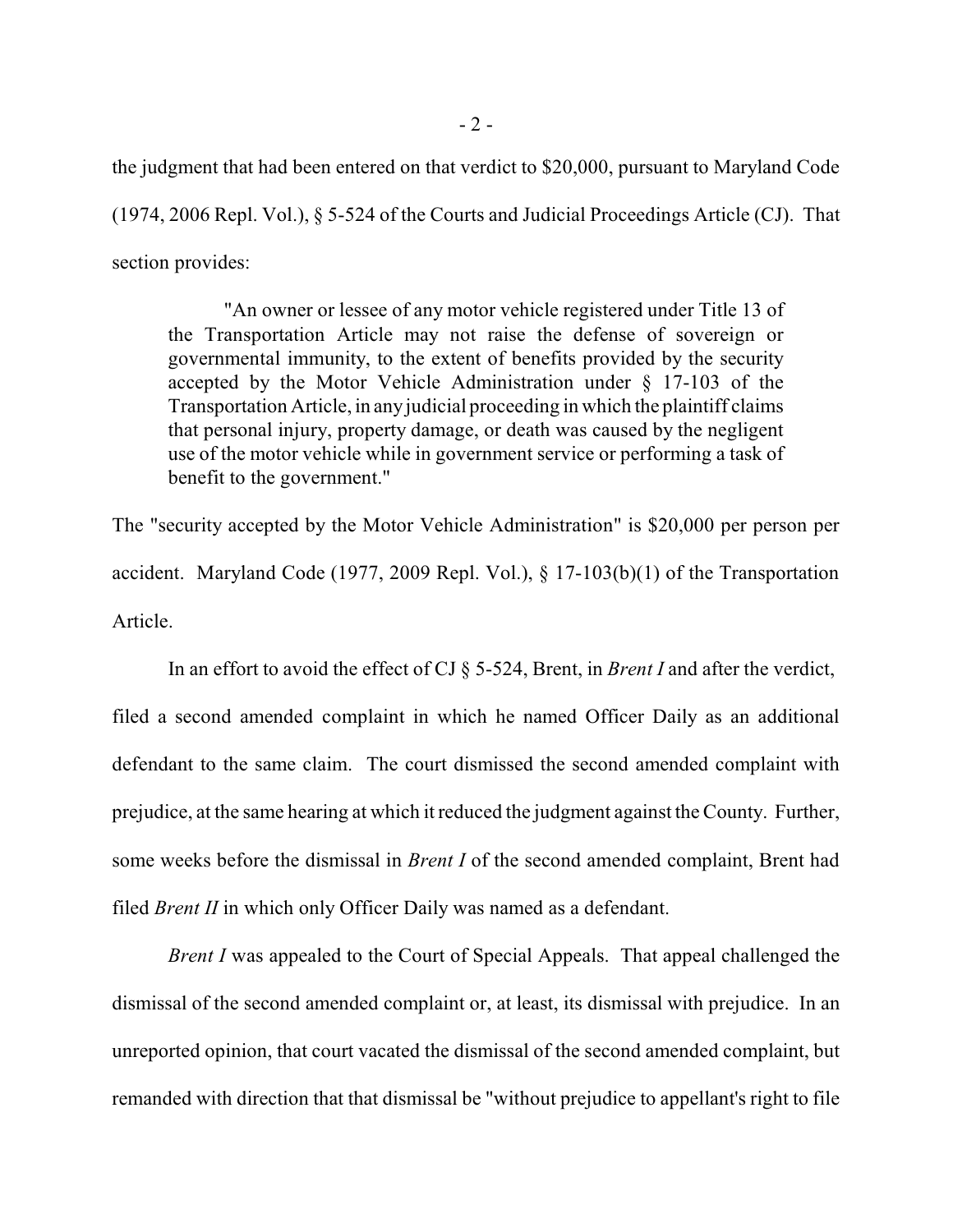a separate cause of action against Officer Daily." The court cautioned, however, that it did "not intimate anyview whatsoever of what should be the proper outcome of[Brent's] lawsuit against Officer Daily."

In *Brent II*, Officer Daily, by motions, raised defenses of *res judicata*, collateral estoppel, and immunity. The immunity argument was based upon CJ  $\S$  5-639(b)(1). It provides that

"[a]n operator of an emergency vehicle, who is authorized to operate the emergency vehicle by its owner or lessee, is immune from suit in the operator's individual capacity for damages resulting from a negligent act or omission while operating the emergency vehicle in the performance of emergency service."

Officer Daily's motions were denied at a hearing on March 30, 2007. The court (Krauser, J.) concluded that *res judicata* and collateral estoppel were not available to Officer Daily, because he was not a party to *Brent I*. Counsel for Brent represented to the court that the verdict sheets initially prepared by counsel for Judge Lamasney had included an issue based on the  $\S$  5-639(b)(1) defense, but that that issue had not been submitted to the jury at the request of counsel for the County. Based on the representations of counsel as to what had transpired in *Brent I*<sup>2</sup>, the court denied summary judgment on the ground of emergency

<sup>&</sup>lt;sup>2</sup>If any trial transcript for *Brent I* was prepared, it is not in the record before us and was not in the record before the court at the March 30, 2007 hearing.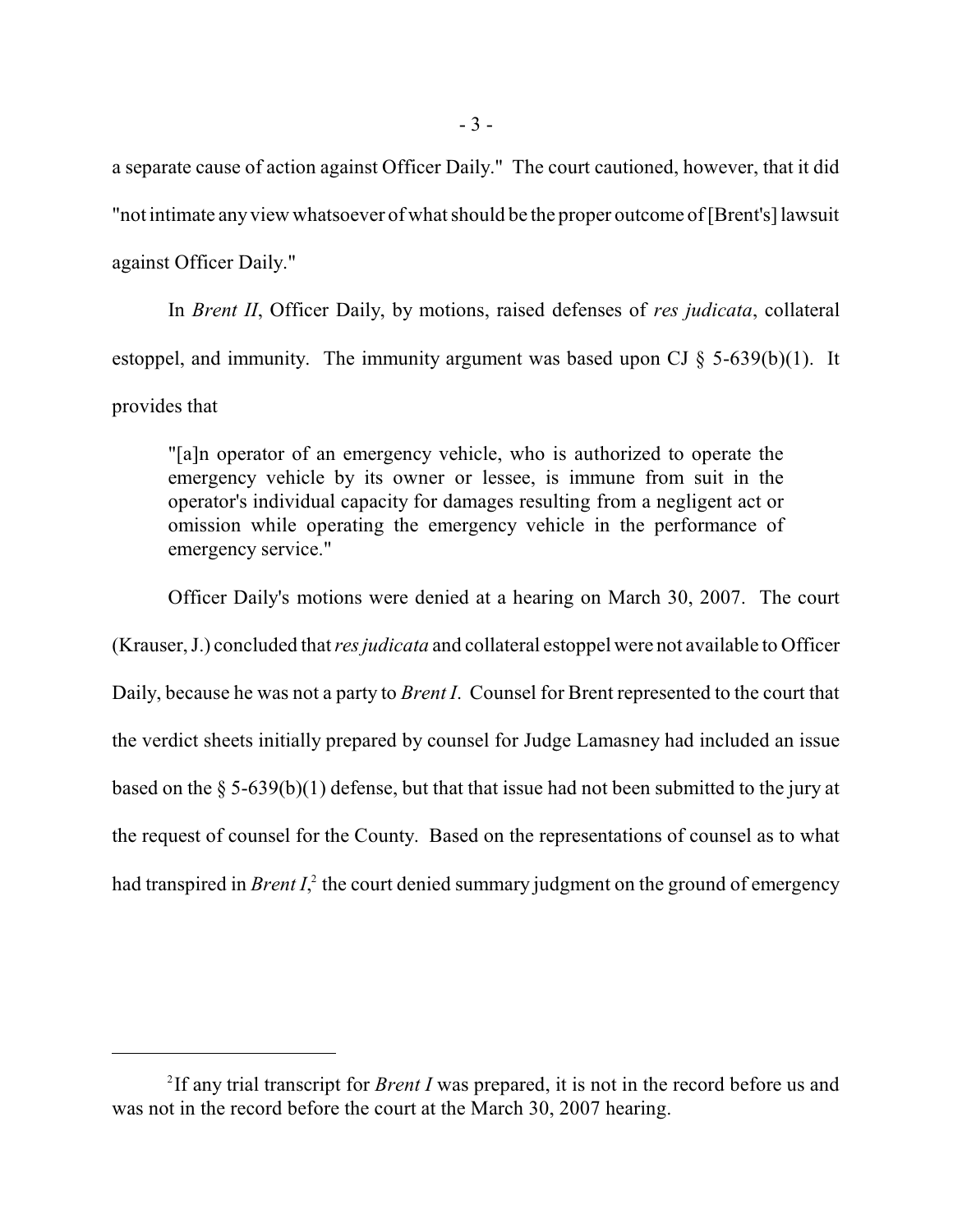service immunity under  $\S$  5-639(b)(1) because it considered that there was a dispute of fact that had not been decided in *Brent I*. 3

Shortly thereafter, the County paid Brent the \$20,000 judgment in *Brent I*, subject to an agreement that the \$20,000 would be credited against an enrolled judgment, if any, rendered for the plaintiff in *Brent II*. At a hearing in August 2007, the parties advised the court (Krauser, J.) of their agreement that, at trial, the only issue of fact for the jury would be whether, at the time of the accident, Officer Daily had been operating an emergency vehicle in the performance of emergency service, *i.e.*, the immunity defense under CJ § 5- 639(b)(1). The parties also advised the court of their agreement that, if the jury found that Officer Daily was not acting at the time of the accident on an emergency call, then judgment would be entered in favor of Brent for \$200,000 (against which the \$20,000 paid by the County would be credited).<sup>4</sup>

<sup>&</sup>lt;sup>3</sup>At that hearing, the County also raised a defense under CJ  $\S$  5-507(b)(2), discussed in Part III, *infra*. If applicable, that section would have limited the damages to \$20,000, and thus, would have been duplicative of the judgment in *Brent I*.

<sup>&</sup>lt;sup>4</sup>The parties' rationale for this agreement is CJ  $\S$  5-303(a) and (b), part of the Local Government Tort Claims Act (LGTCA). Section 5-303(b)(1) in relevant part provides that "a local government shall be liable for any judgment against its employee for damages resulting from tortious acts or omissions committed by the employee within the scope of employment with the local government." Section 5-303(b)(2) prohibits a local government from asserting "governmental or sovereign immunity to avoid the duty to defend or indemnify an employee established in this subsection." Section 5-303(a)(1) provides that "the liability of a local government may not exceed \$200,000 per an individual claim ... for damages resulting from tortious acts or omissions, or liability arising under subsection (b) of this section[.]"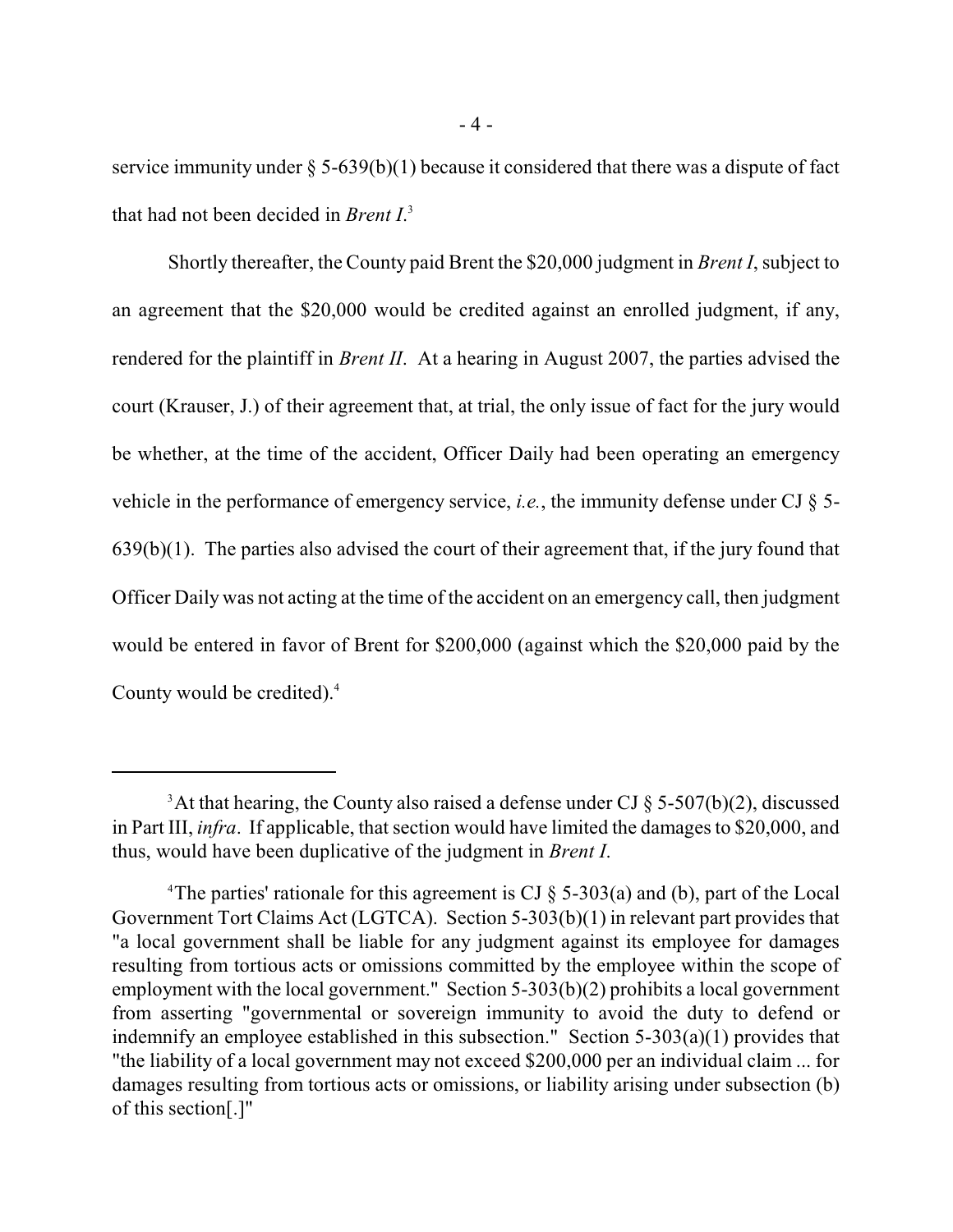At the trial of *Brent II* in December 2007, the court (Schiff, J.) submitted that lone issue to the jury. The jury answered "NO" to the question, "Do you find by a preponderance of the evidence that Officer Michael W. Daily was in emergency service on December 10, 2002?". After Officer Daily's post-trial motion was denied, the court entered judgment against him in the amount of \$180,000. Appeal was timely noted to the Court of Special Appeals. $5$ 

The Court of Special Appeals affirmed, *sub nom. Prince George's County v. Brent*,

185 Md. App. 42, 968 A.2d 630 (2009). Officer Daily raised three principal contentions:

- "'1. That the second action was barred because it split a single cause of action, or was otherwise barred by principles of res judicata and collateral estoppel;
- "'2. That the trial judge erred at the second trial by failing to grant appellant's Motion for Judgment because the evidence conclusively established that Officer Daily was operating his vehicle in emergency service; and,
- "'3. That the trial court erred in finding that  $\S$ § 5-507(b)(2) ... did not apply to afford Officer Daily immunity as to any amount in excess of the County's existing motor vehicle insurance limit.'"

*Id.* at 48, 968 A.2d at 634.

The court held that there was no splitting of the cause of action, which continued to

be the negligence claim against Daily. Every fact necessary to decision of that claim, that

is, negligence, contributorynegligence, causation, damages and vicarious liability, were fully

 $5$ The notice of appeal states that the "Defendants" note the appeal, but the notice is signed by an Associate County Attorney as "Attorney for Defendant Daily."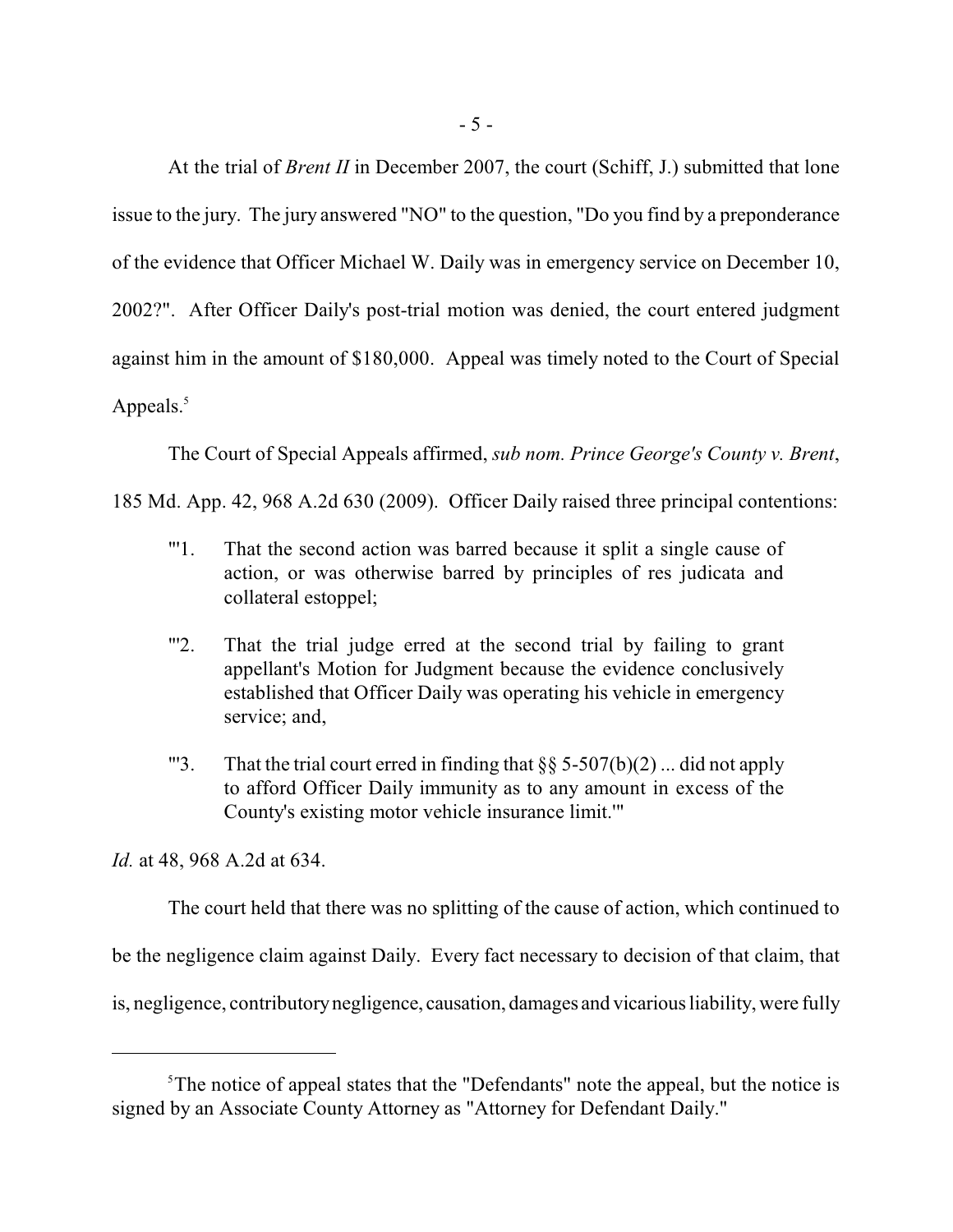litigated in *Brent I.* The only issue for trial in *Brent II* was an issue of defense by way of immunity, that was not litigated in *Brent I.* The court further found that there was sufficient evidence to sustain the jury's finding and that CJ § 5-507(b)(2), hereinafter discussed, was inapplicable as an additional basis for immunity.

From the affirmance by the Court of Special Appeals, Officer Daily, purportedly joined by Prince George's County, Maryland, petitioned this Court for a writ of certiorari. That petition essentially raised three questions:

I. Whether *Brent II* was barred by *res judicata*. 6

II. Whether the circuit court erred in denying Officer Daily's motion for judgment and for judgment N.O.V. 7

The petition presented this question in the following terms:

"4. Whether a police officer in a marked police cruiser responding as backup to an emergency call with emergency equipment activated before entering a red light intersection but not in the intersection, is not entitled to immunity as a matter of law pursuant to Md. Code Ann., § 5-639 of the Courts and Judicial Proceedings Article because he was not the first dispatched officer and his delayed response to the emergency call before it was cleared during rush hour was a question for the jury and thus, legally sufficient evidence to sustain the jury's finding that Petitioner briefly activated his emergency (continued...)

 $\delta$ The petition presented this question in the following terms:

<sup>&</sup>quot;3. Whether Respondent violated the doctrine of *res judicata* when after a jury trial determined Petitioners negligence, contributory negligence, causation, damages and vicarious liability in motor tort, the lower court permitted Respondent to maintain a second action against Petitioner Daily for the sole purpose of litigating a claim that he was not entitled to immunity for responding to an emergency call in order to collect damages of \$180,000 awarded in the first action to satisfy the LGTCA cap of \$200,000."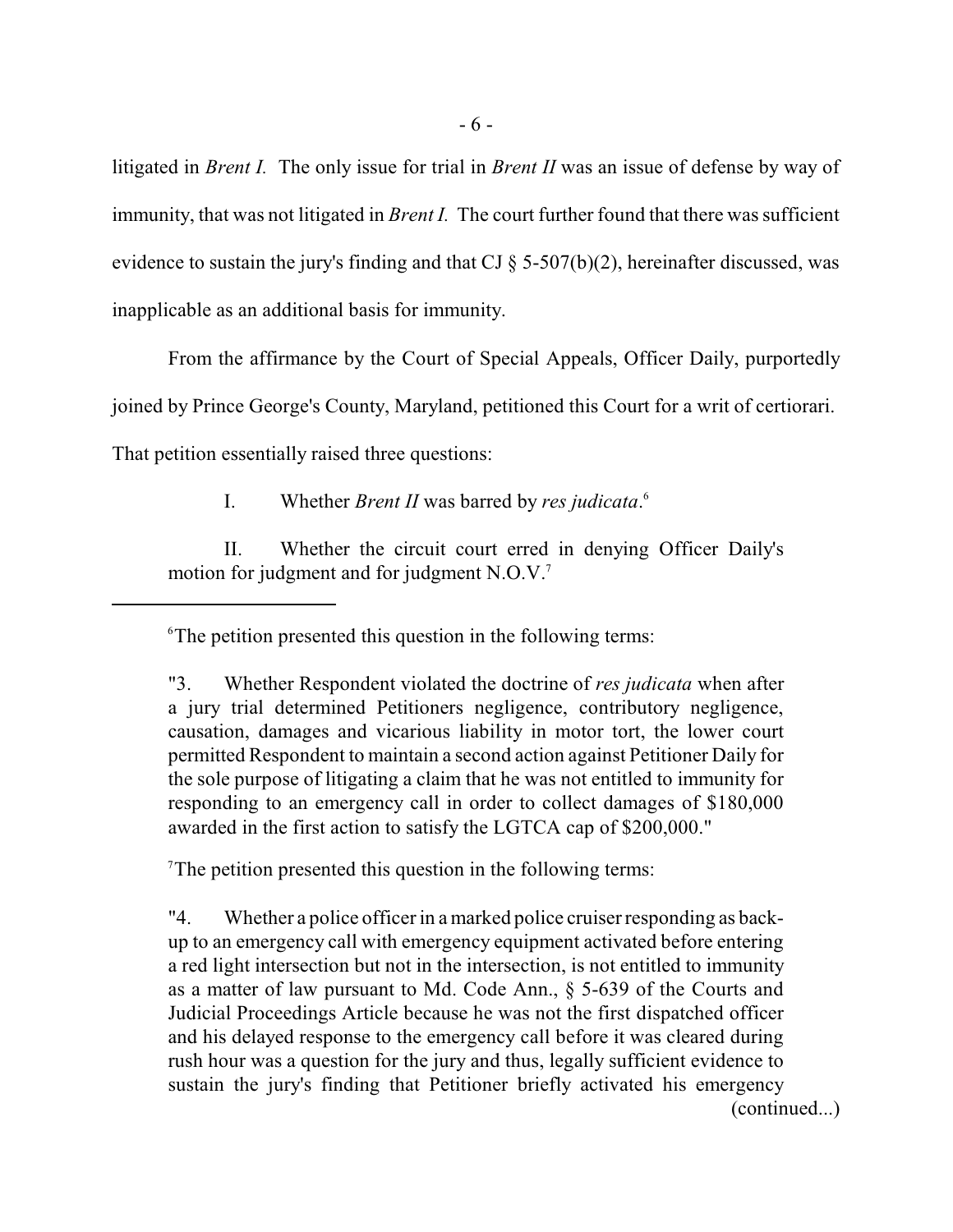III. Whether Officer Daily was entitled to public official immunity under CJ  $\frac{6}{9}$  5-507(b)(2).<sup>8</sup>

**I**

Brent's claimagainst Officer Dailyis not barred by*res judicata*, *i.e.*, claimpreclusion. In determining the dimensions of a claim for applying the principles of claim preclusion, including the prohibition against splitting a cause of action, this Court has generally approved of the transactional approach found in  $\S 24$  of Restatement (Second) of Judgments (Restatement). *Kent County Board of Education v. Bilbrough*, 309 Md. 487, 499, 525 A.2d

equipment simply to pass through an intersection during rush hour traffic?"

<sup>8</sup>The petition presented this question in the following terms:

"1. Whether public officials of local governments within the meaning of the ... LGTCA, entitled to qualified immunity pursuant to Md. Code Ann., § 5-507*(b)(1)* of the Courts and Judicial Proceedings Article for discretionary acts committed without malice as held in *Livesay v. Baltimore County*, 384 Md. 1[, 862 A.2d 33] (2004), should extend to include public officials of a charter county, such as Prince George's County, under § 5-507*(b)(2)*, for purposes of defenses available under  $\S$  5-503(d)  $\&$  (e) of the LGTCA?

"2. Whether the Legislature intended for public officials of some local governmental units within the meaning of the LGTCA to have a separate, lower, cap for damages arising out of the negligent operation of a motor vehicle because of insurance coverage provided bysmaller governmental units versus larger governmental units?"

 $\sqrt[7]{}$ ...continued)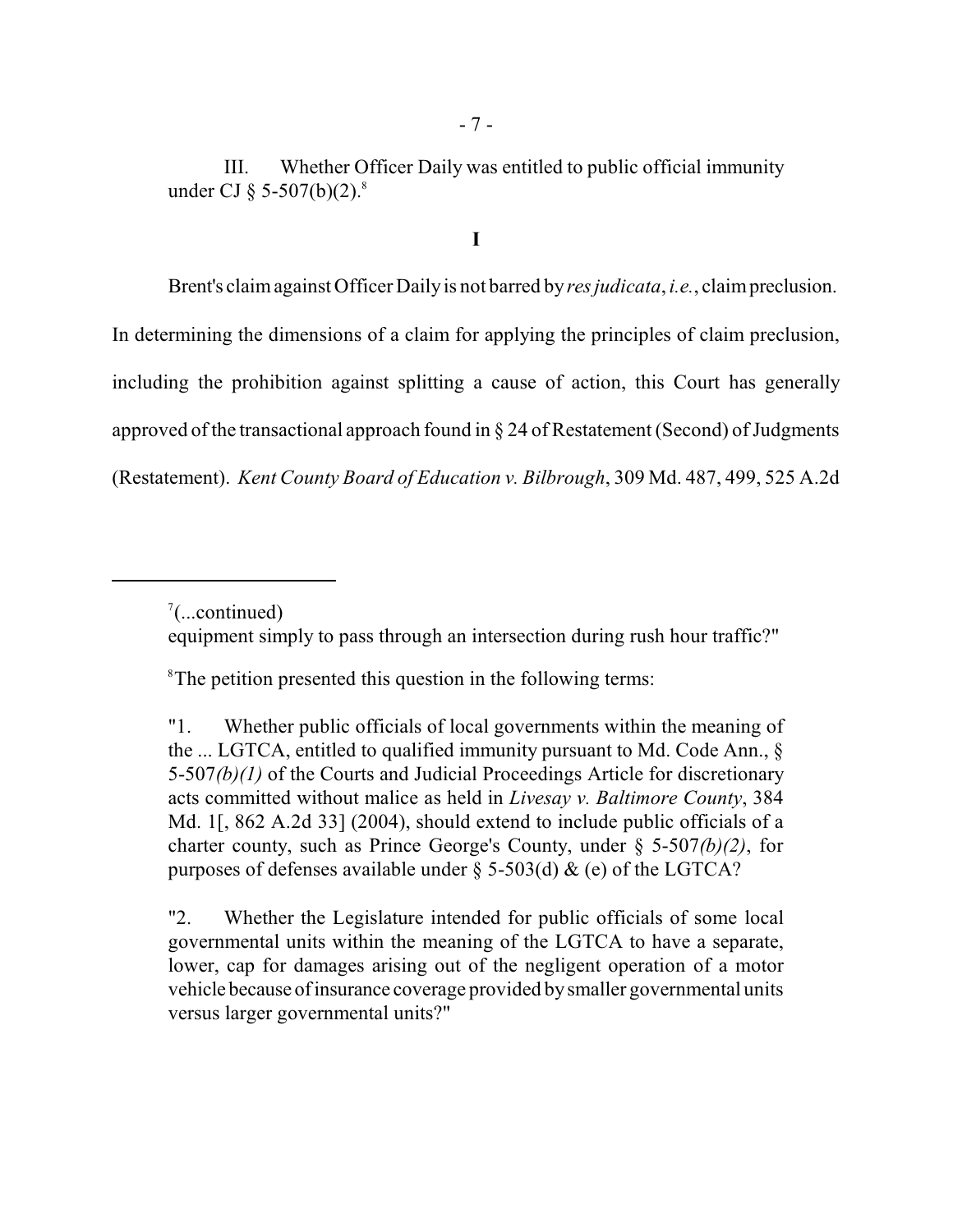232, 238 (1987); *Shum v. Gaudreau*, 317 Md. 49, 54-55, 562 A.2d 707, 710 (1989). 9

Clearly, the claim in *Brent I* and *II* is the same claim. It arises out of the same accident and

the same injuries to Brent.

The oft quoted definition of *res judicata* by this Court is that found in *MPC, Inc. v.*

*Kenny*, 279 Md. 29, 32, 367 A.2d 486, 488-89 (1977):

"the doctrine of res judicata is that a judgment between the same parties and their privies is a final bar to any other suit upon the same cause of action, and is conclusive, not only as to all matters that have been decided in the original suit, but as to all matters which with propriety could have been litigated in the first suit[.]"

 ${}^{9}$ Restatement § 24 reads:

"'Dimensions of "Claim" for Purposes of Merger or Bar – General Rule Concerning "Splitting"'":

 $"('1)$  When a valid and final judgment rendered in an action extinguishes the plaintiff's claim pursuant to the rules of merger or bar (see  $\S$ § 18, 19), the claim extinguished includes all rights of the plaintiff to remedies against the defendant with respect to all or any part of the transaction, or series of connected transactions, out of which the action arose.

"'(2) What factual grouping constitutes a "transaction", and what groupings constitute a "series", are to be determined pragmatically, giving weight to such considerations as whether the facts are related in time, space, origin, or motivation, whether they form a convenient trial unit, and whether their treatment as a unit conforms to the parties' expectations or business understanding or usage.'"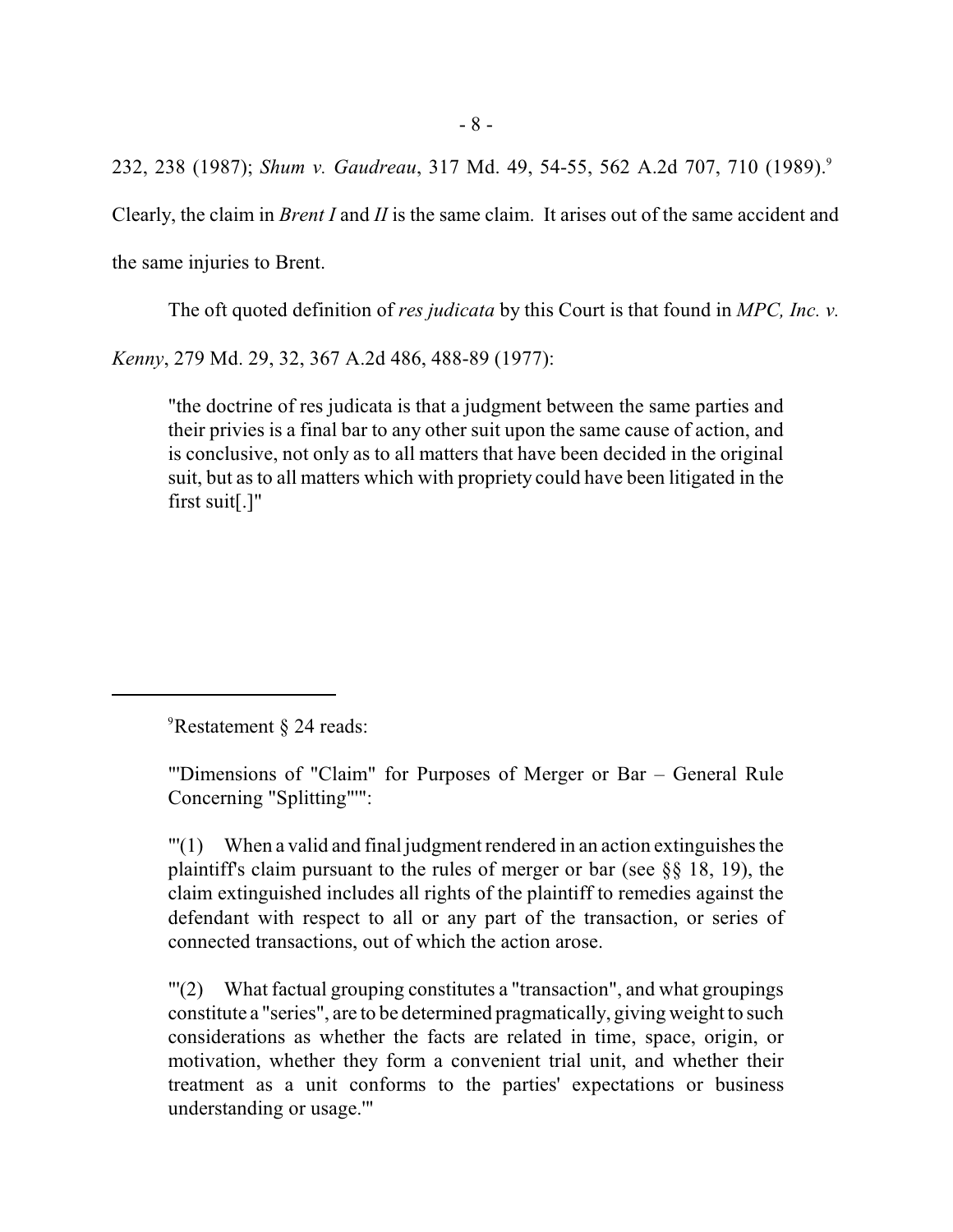See also Restatement § 17.<sup>10</sup> The parties in *Brent I* and *II* are different so that the question arises whether master and servant are "privies" for purposes of the *res judicata* doctrine.

In lieu of using the term, "privies," the Restatement analyzes that subject under a topic, "Substantive legal relationships resulting in preclusion." Section 51 addresses "Persons Having a Relationship in Which One Is Vicariously Responsible for the Conduct of the Other." In relevant part, § 51 reads:

"If two persons have a relationship such that one of them is vicariously responsible for the conduct of the other, and an action is brought by the injured person against one of them, the judgment in the action has the following preclusive effects against the injured person in a subsequent action against the other. ...

"(2) A judgment in favor of the injured person is conclusive upon him as to the amount of his damages, unless:

....

"(b) Different rules govern the measure of damages in the two actions."

Comment a to Section 51 points out that a plaintiff may sue in one action both the primary obligor and the person vicariously responsible. "However, under prevailing procedural rules the injured person ordinarily *is not required to join both* and may decide

"(1) If the judgment is in favor of the plaintiff, the claim is extinguished and merged in the judgment and a new claim may arise on the judgment[.]"

 $10$ Section 17, in relevant part, reads:

<sup>&</sup>quot;A valid and final personal judgment is conclusive between the parties ... to the following extent: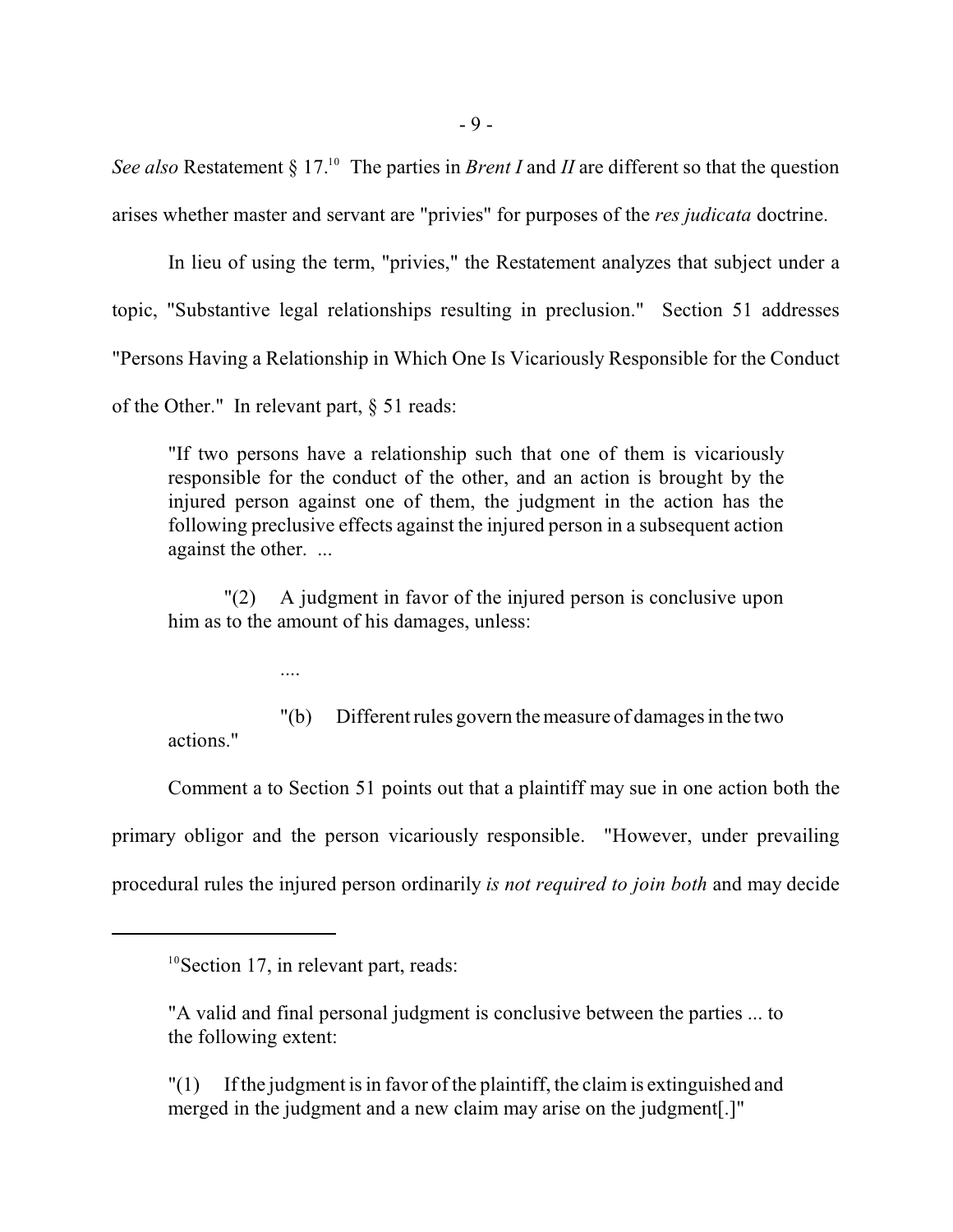to bring suit in the first instance against only one of them. If he does so, the rule of this Section becomes applicable." (Emphasis added).

Comment b to  $\S$  51 sets forth the rationale for the rule.

"The injured person's claims against the primary obligor and the person vicariously responsible for his conduct are in important respects separate claims. First, neither of the obligors is ordinarily the representative of the other. ... Second, a release of one does not ordinarily release the other. ... Third, *one of the obligors may be immune from suit while the other is not*, and different statutes of limitations may be applicable to them. Finally, the claims are separate in the sense that *neither the rule against 'splitting' a claim nor the usual rules of joinder of parties require that they be maintained in a single action*."

(Emphasis added).

Officer Daily argues that "[b]ecause the judgment in *Brent I* was ... based on the negligence of employee Appellant Daily, judgment in *Brent I* is a final bar to any other suit upon the same cause of action, and is conclusive, not only as to all matters that have been decided in the original suit, but as to all matters or any other claim arising from the same transactions and operative facts that could have been but was [*sic*] not raised in *Brent I*." As we observed above, *Brent II* did not involve another claim. It is the same claim as *Brent I*, but asserted against another party. *Brent II* involved a different defense to the same claim. The circuit court concluded that that separate defense was not decided in *Brent I*. In a sense, there has been a splitting of defenses, inasmuch as the County could have raised the emergency response defense in *Brent I*.

Officer Daily also makes the following argument: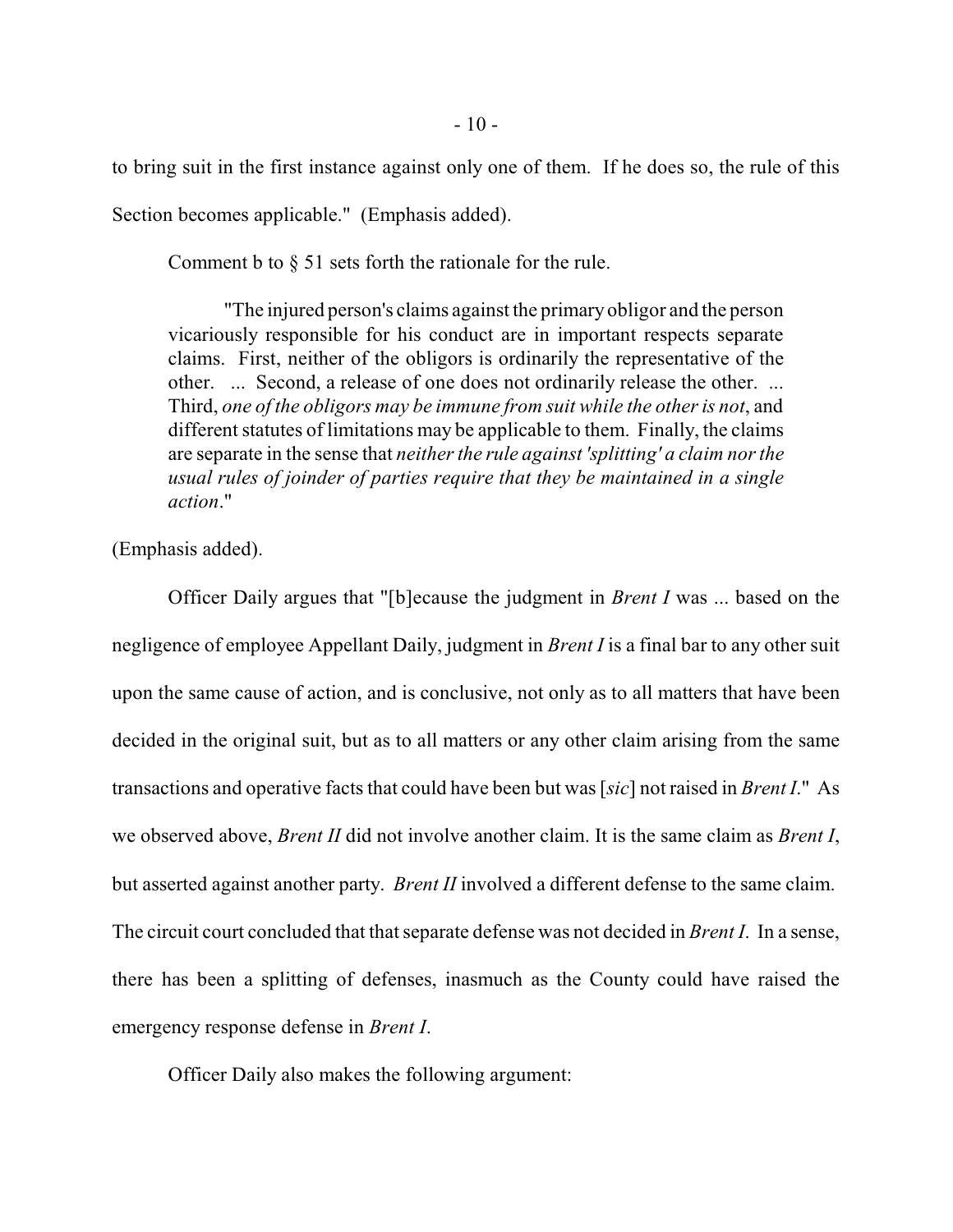"As Appellee points out, Maryland Rule  $2-211$ <sup>11</sup> was intended to assure that Appellant Daily's rights are not adjudicated unless he had his day in court and to prevent multiplicity of litigation by assuring determination of the entire controversy in a *single proceeding*. ... If Appellee had a claim against Appellant Daily as to whether he was in emergency service, he was mandated under well established caselaw to bring that claim, not because Appellants are advancing a new mandatory joinder rule."

(Emphasis in original). The Court of Special Appeals has held that, under Maryland law, as in other jurisdictions, "an employee is not a necessary party to a suit against an employer on the theory of vicarious liability." *Market Tavern v. Bowen*, 92 Md. App. 622, 640-41, 610 A.2d 295, 305, *cert. denied*, 328 Md. 238, 614 A.2d 84 (1992). We understand Officer Daily's argument to be that, although Brent was not required to join him in *Brent I*, Brent's decision not to do so has resulted in claim preclusion.

Our research has disclosed a few cases, reviewed below, in which a tort plaintiff first sued only the master or servant, obtained judgment, and then sued the other. So long as the claim has not been satisfied, the tort plaintiff is permitted to do so. Here, the claim has not been satisfied. The parties have agreed that, if Brent prevailed on the emergency issue in *Brent II*, the damages would be \$200,000, less credit for the \$20,000 previously paid by the County.

In *Melikian v. Corradetti*, 791 F.2d 274 (3d Cir. 1986), the plaintiffs initially sued a corporation on a fraud claim. Judgment was rendered for the plaintiffs, but the judgment was not satisfied because of the corporation's insolvency. They sought to amend the original

 $11$ Maryland Rule 2-211 deals with, "Required joinder of parties."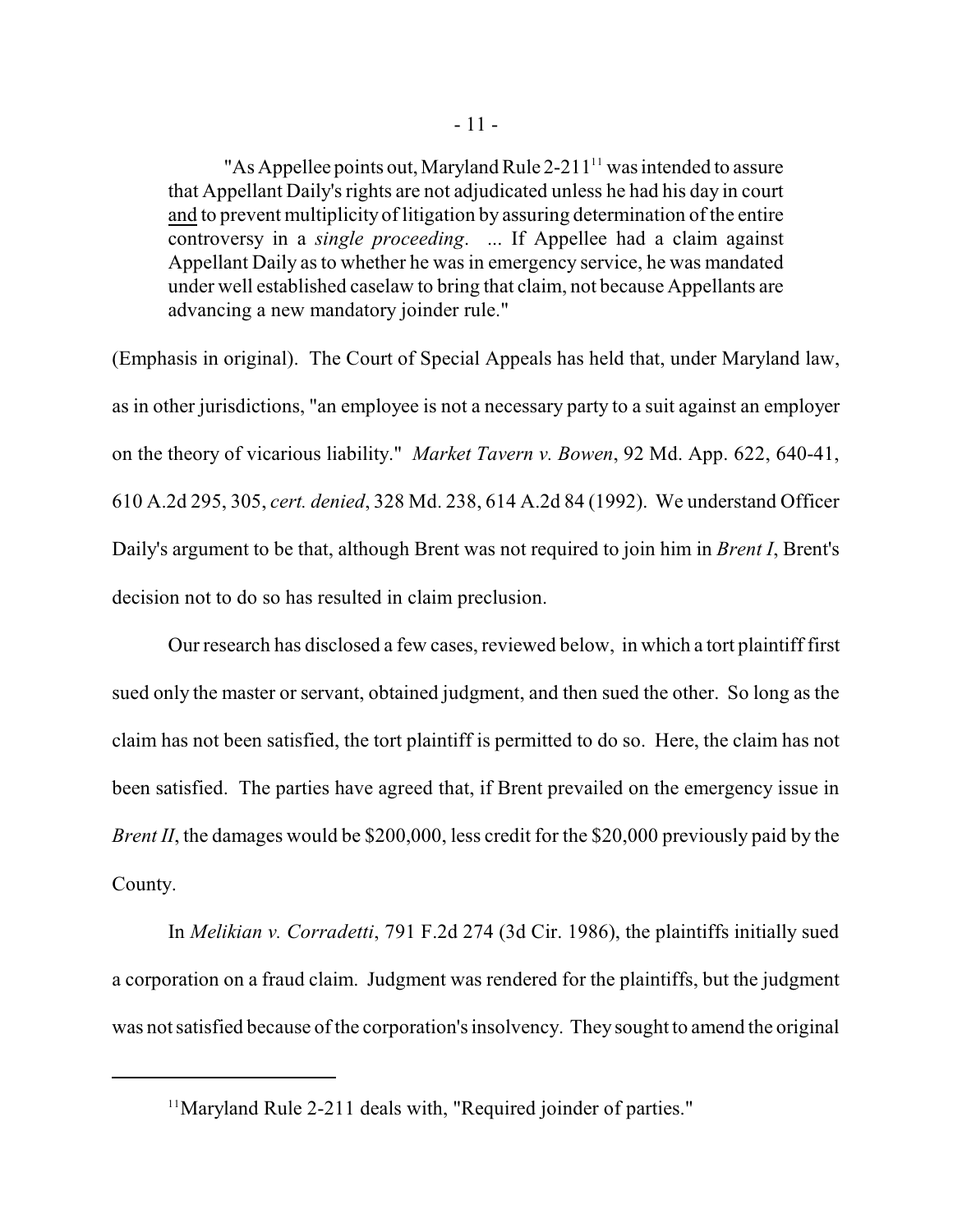complaint to join the principals of the corporation, but the trial court would not permit the amendment. Consequently, the plaintiffs sued the principals in a separate action. That action was dismissed by the trial court on a number of grounds, including splitting of the cause of action. The Third Circuit reversed. Applying the law of New Jersey in effect when the cause of action arose, the court held that "'a claim against a person who was not a party to the initial litigation is ordinarily not precluded from being subsequently litigated even if it is the same as or transactionally related to the claim which is the subject of the initial litigation.'" *Id.* at 280 (quoting *Bates Marketing Assocs., Inc. v. Lloyds Electronics, Inc.*, 190 N.J. Super. 502, 464 A.2d 1142, 1144 (1983), *appeal dismissed*, 97 N.J. 703, 483 A.2d 211  $(1984)$ ).

An historical review of the issue before us is found in *Sherwood v. Huber & Huber Motor Express Co.*, 286 Ky. 775, 151 S.W.2d 1007 (1941). The court began by reviewing the common law, at which master and servant could not be joined in one action, where the master's liability was derivative, because the cause of action against the actual tortfeasor lay in trespass while that against the party derivatively liable lay in case. The law evolved, however, to consider that the liability was joint and several. That is the rule in Maryland. *Bernheimer-Leader Stores, Inc. v. Burlingame*, 152 Md. 284, 136 A. 622 (1927). The Kentucky court in *Sherwood* next analogized to the law relating to the effect of judgment against less than all joint tortfeasors. The court quoted 1 T.M. Cooley, *Cooley on Torts* § 82, at 259 (4th ed. 1932), where the author said: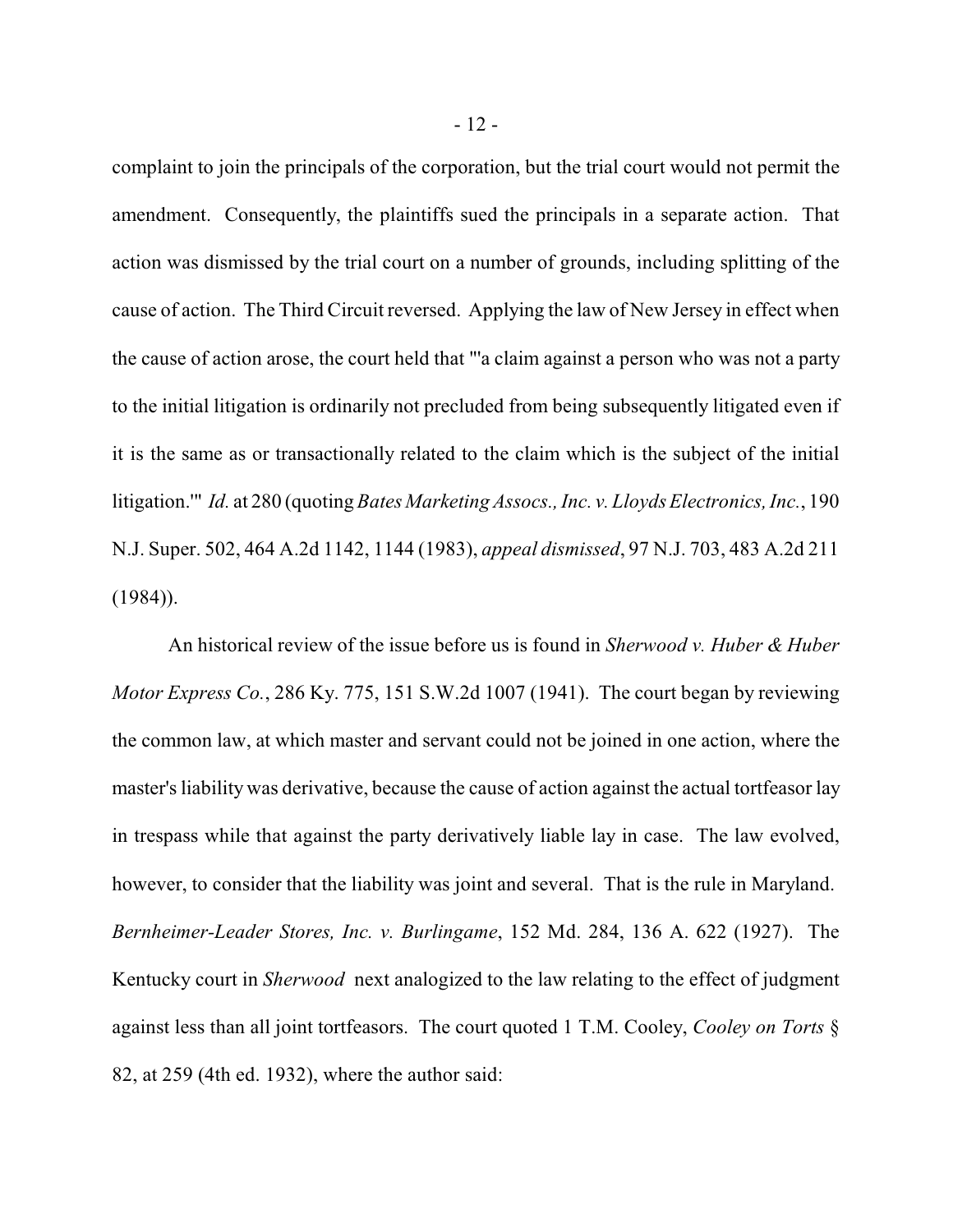"Whatever may have been the reason for proceeding at first against less than the whole, it is conceded on all sides that a previous suit against one or more is no bar to a new suit against the others, even though the first suit be pending, or have proceeded to judgment when the second is brought.

"The second, or even a subsequent suit may proceed until a stage has been reached in some one of them at which the plaintiff is deemed in law to have either received satisfaction, or to have elected to rely upon one proceeding for his remedy to the abandonment of the others."

Thus, in *Sherwood*, a passenger in a taxicab, that had collided with a truck, was not precluded from bringing a second action against the owners of the truck when, although the plaintiff had obtained judgment against the taxicab company and the driver of the truck, that judgment was not satisfied.

Similar reasoning was applied by the court in *McFadden v. Turner*, 159 N.J. Super. 360, 388 A.2d 244 (1978). That was a medical malpractice case in which the plaintiff initially sued a hospital. At a bifurcated trial, the hospital's liability was established. Those parties then reached a settlement for \$9,500, expressly predicated on the \$10,000 limit of liability that the hospital enjoyed under a New Jersey statute. That limitation did not extend to hospital employees, whom the plaintiff next sued. The defendants moved for summary judgment "[b]ecause of the identity of this cause of action and that prosecuted in the prior suit against the hospital" and because of "the so-called entire controversy doctrine." *Id.* at 364, 388 A.2d at 245. With leave, the defendants appealed from the denial of that motion. After pointing out that the release of one joint tortfeasor no longer released all, the court stated: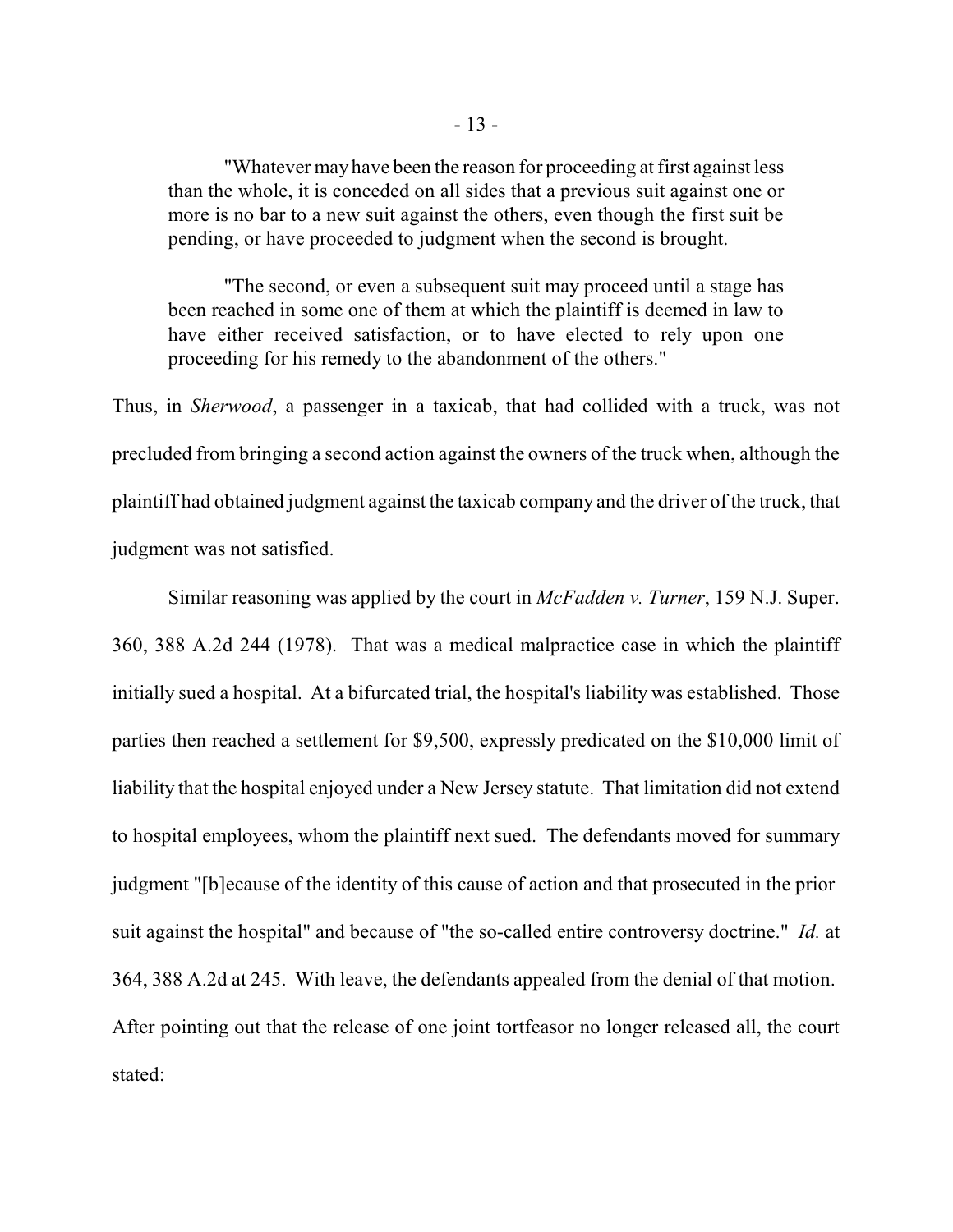"While that departure from the common law was formulated in the context of multiple acts of negligence committed by concurrent tortfeasors, each of whom was himself actually rather than merely vicariously liable, we see no reason why the rule should not apply as well to the single act of negligence for which both the actual wrongdoer and his master or principal are each independently liable. The rationale of the rule is equally apposite whether the liability is actual or vicarious – namely, that plaintiff is entitled to pursue all those who are independently liable to him for his harm until one full satisfaction is obtained."

*Id.* at 366-67, 388 A.2d at 246-47.

*See also Day v. Davidson*, 951 P.2d 378 (Wyo. 1997) (holding that master and servant are not in privity, but that servant entitled to credit for damages obtained byplaintiffs on consent judgment against master in earlier suit on same negligence claim); *compare New Crawford Valley Ltd. v. Benedict*, 877 P.2d 1363 (Colo. App. 1993) (holding fraud judgment against corporation no bar to later suit against corporation's directors on same claim).

New Jersey's experiencewith the "entire controversydoctrine" furnishes a particularly compelling reason for rejecting Officer Daily's contention that, because he could have been sued in *Brent I*, the claim against him is precluded. The history of that doctrine is reviewed in H.M. Erichson, "PAPER SYMPOSIUM: THE DEMISE OF THE ENTIRE CONTROVERSY DOCTRINE: Of Horror Stories and Happy Endings: The Rise and Fall of Preclusion-Based Compulsory Party Joinder Under the New Jersey Entire Controversy Doctrine." 9 Seton Hall Const. L.J. 755 (1999).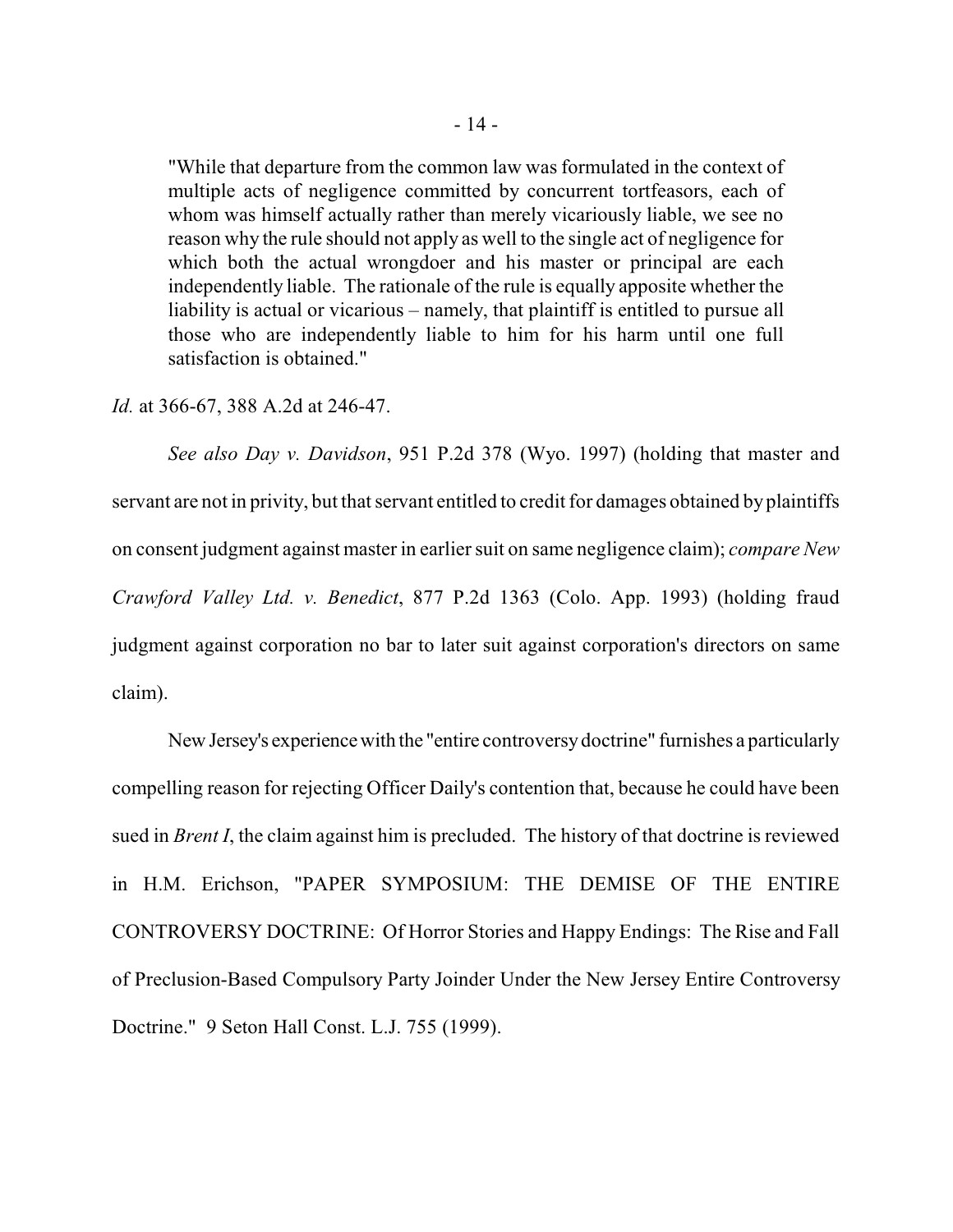Professor Erichson states that New Jersey attempted what no other jurisdiction had

tried. "The experiment was this: the merger of claim preclusion and compulsory party joinder." *Id.* at 758. He explained:

"Outside of New Jersey, claim preclusion applies to claims that could have been brought, but does not extend to additional parties who could have been joined. Outside of New Jersey, compulsory party joinder is enforced by ordering joinder or by dismissing if joinder is impossible, not by precluding later claims against the unjoined party. Within New Jersey, while the experiment was underway, mandatorypartyjoinder was enforced byimposing claim preclusion on litigants who failed to join a party in an earlier proceeding."

*Id.* at 759 (footnotes omitted).

The problems with the doctrine were: "First, it forces litigants to assert claims that

otherwise would not have been asserted. Second, it creates excessive ancillary litigation

concerning application of the doctrine." *Id.* at 769-70.

Professor Erichson considered that the New Jersey Supreme Court "plunged into its

party joinder experiment in 1989" in *Cogdell v. Hospital Center at Orange*, 116 N.J. 7, 560

A.2d 1169 (1989). He described the result:

"As the New Jersey courts enforced the new party joinder mandate, the rule drew an unenthusiastic response. Judges and rulemakers, concerned about the implications of the rule on various types of cases, began to carve out exceptions to the doctrine. In 1994, the gripes of bench and bar coalesced in a recommendation by the New Jersey Supreme Court's Civil Practice Committee that the Supreme Court overrule *Cogdell* and abandon the entire controversy doctrine mandatory party joinder rule. The Committee's recommendation went unheeded."

9 Seton Hall Const. L.J. at 762 (footnotes omitted).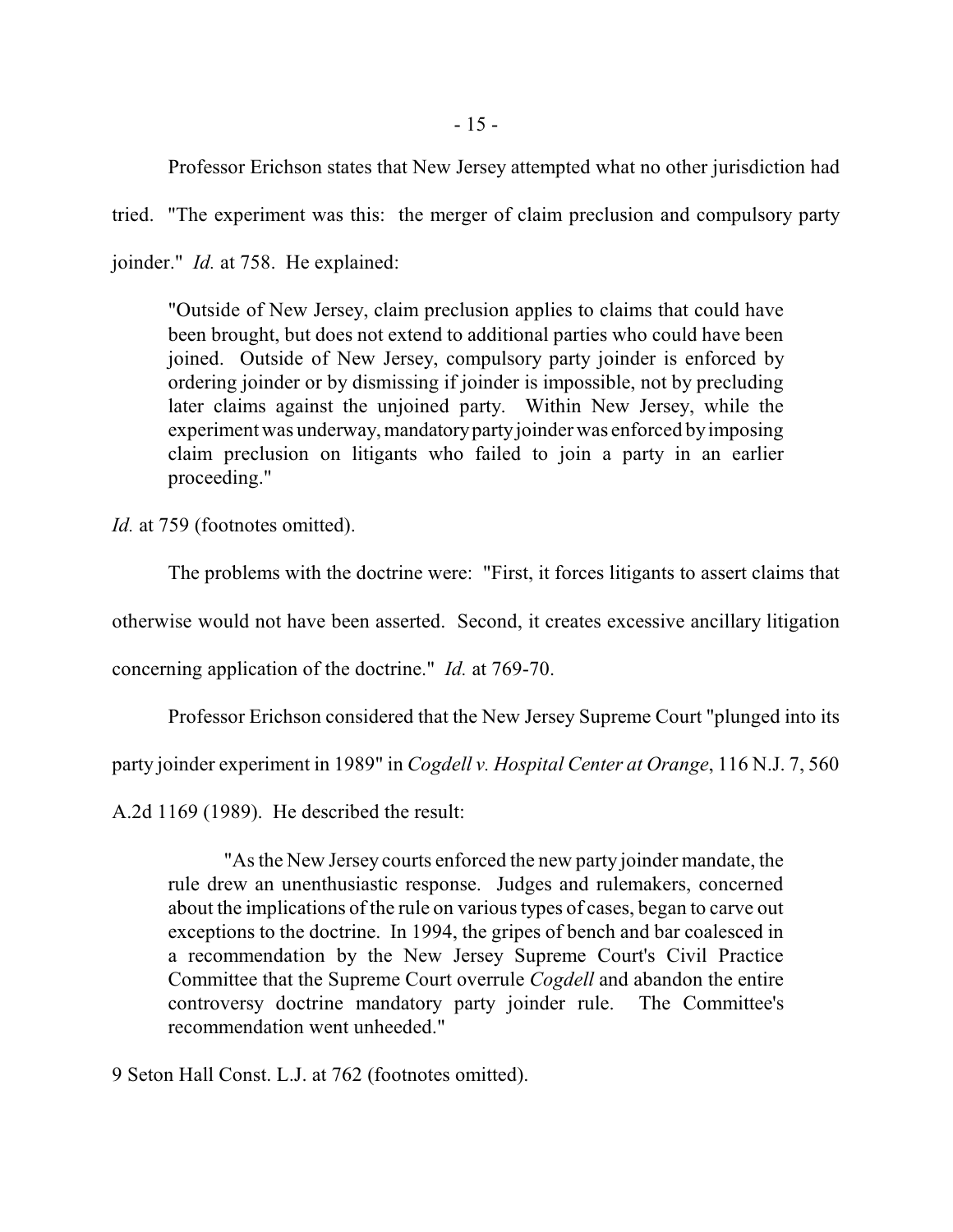The turning point, the author tells us, arrived in 1997 in *Olds v. Donnelly*, 150 N.J. 424, 696 A.2d 633 (1997), where the New Jersey Supreme Court acknowledged that the doctrine "had not worked out as the court had expected," and it requested its Civil Practice Committee to reexamine the entire controversy. 9 Seton Hall Const. L.J. at 768.

For these reasons, we decline to hold that Brent's unsatisfied claim from *Brent I* precluded its assertion in *Brent II*simply because Officer Daily had not been joined in *Brent*  $I^{12}$ 

#### **II**

Officer Daily contends that his motion for judgment at the close ofthe plaintiff's case, that was renewed in his motion for judgment n.o.v., was erroneously denied.<sup>13</sup> In reviewing the denial of a motion for judgment n.o.v., we assume the truth of all credible evidence and inferences therefrom, which we consider in the light most favorable to the party against whom the motion was made. *Impala Platinum v. Impala Sales*, 283 Md. 296, 389 A.2d 887 (1978). The Court of Special Appeals in *Brent II* fully reviewed the evidence and found that

 $12$ Officer Daily also argues issue preclusion in his brief, apparently contending that the emergency response issue was implicitly adjudicated in *Brent I*. Issue preclusion is not before us because it was not raised in the certiorari petition. See n.6. Even if the issue were implicitly raised by the question presenting *res judicata*, the verdict sheet from *Brent I* contradicts the assertion.

<sup>&</sup>lt;sup>13</sup> Officer Daily also alleges error in the denial of his pretrial motion for summary judgment. That issue is not before us because it was not included in the certiorari petition. See n.7. In any event, if reviewable, we would find no abuse of discretion in the denial. *See Metropolitan Mtg. Fund v. Basiliko*, 288 Md. 25, 415 A.2d 582 (1980); *Johns Hopkins University v. Ritter*, 114 Md. App. 77, 689 A.2d 91 (1996), *cert. denied*, 346 Md. 28, 694 A.2d 950 (1997).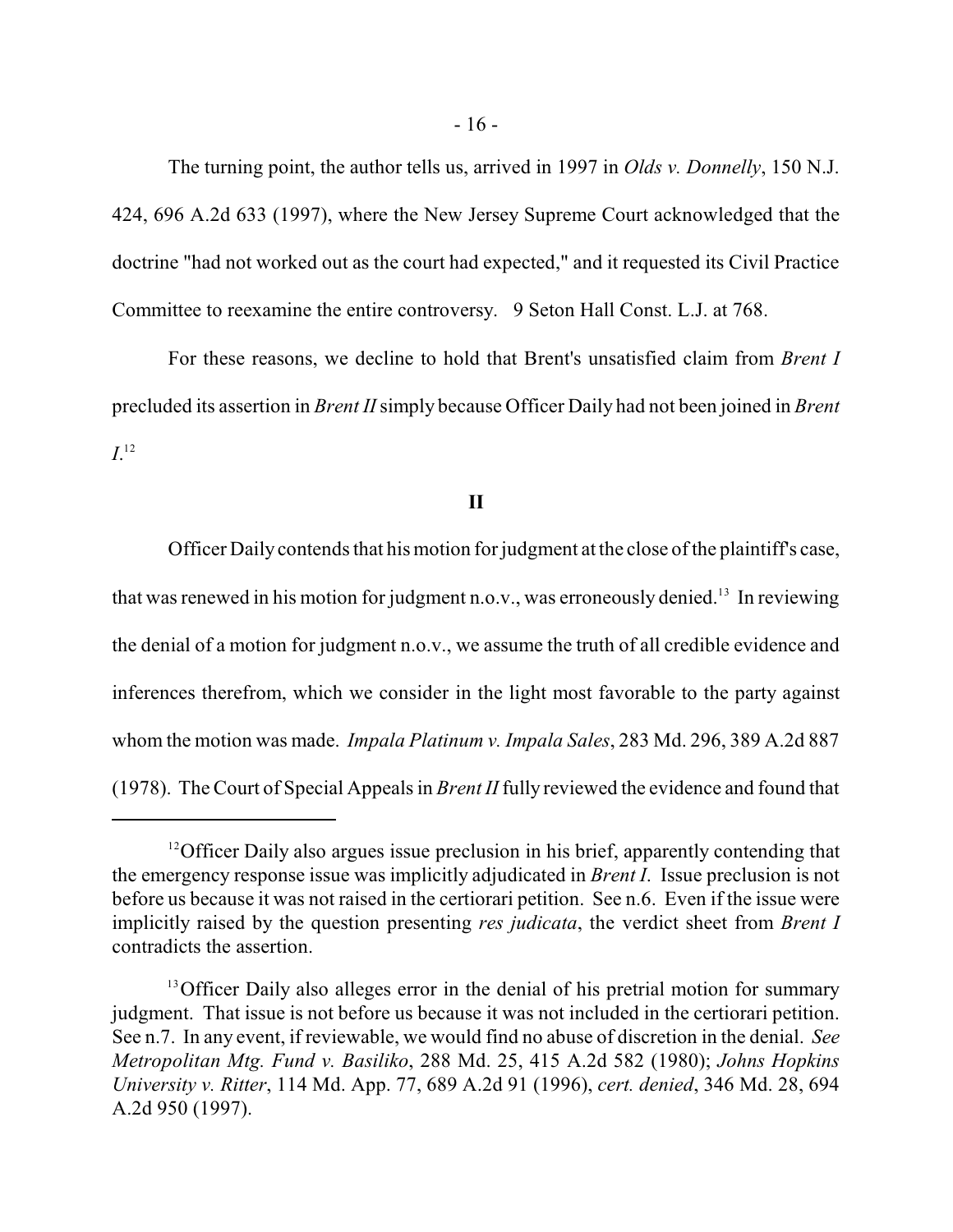it was legally sufficient. *Prince George's County v. Brent*, 185 Md. App. at 49-52, 968 A.2d at 635-36. We agree with that analysis, which we shall briefly review.

The accident occurred at 4:48 p.m. on December 10, 2002, in the area where Branch Avenue (Md. Route 5) and Allentown Road (Md. Route 337) interchange. Branch Avenue, which we shall consider runs north and south, overpasses Allentown Road, which we shall consider runs east and west. The interface is a "diamond" interchange, and not a cloverleaf. We are concerned with two traffic signals, one of which controlled eastbound traffic on Allentown Road and was located west of the west parapet of Branch Avenue (intersection one). The other signal controlled traffic from the ramp for traffic that had been northbound onBranch Avenue and that intended to proceed westbound on AllentownRoad (intersection two). The collision occurred as Brent, on a green light, was making a lefthand turn from the ramp at intersection two and was proceeding across the eastbound lanes of Allentown Road to the westbound lanes. Officer Daily, proceeding eastbound on Allentown Road, after having had gone through a red traffic signal at intersection one, struck Brent's vehicle while both were under the overpass.

From the testimony of a driver and passenger in a vehicle stopped for the red light at intersection one, in the middle lane for eastbound traffic on Allentown Road, the jury could find that Officer Daily approached those witnesses from the rear without siren or flashing lights activated. He activated those signals because standing cars in three lanes of traffic blocked his progress. By sounding his cruiser's air horn, he caused the car to the right of the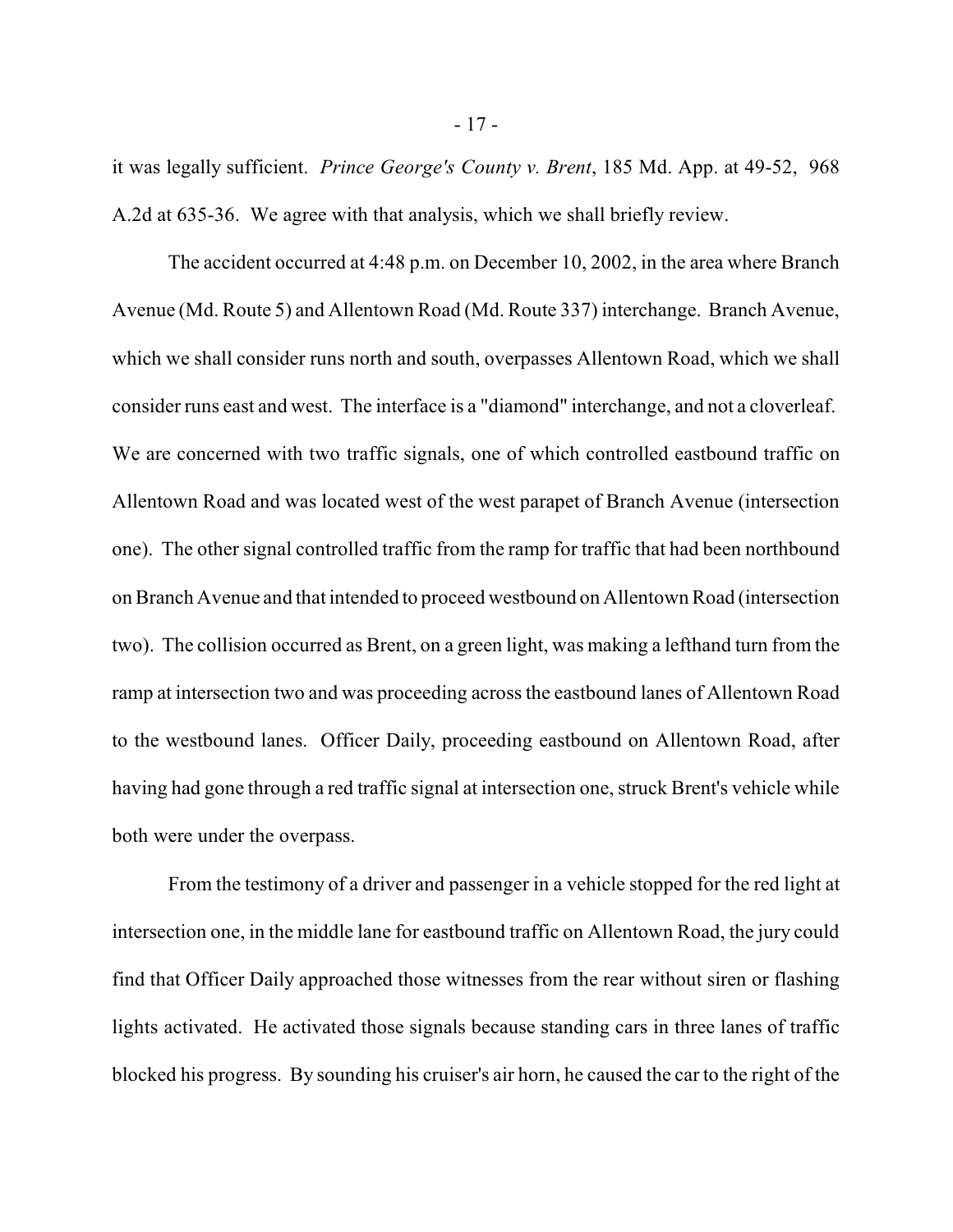witnesses to move to the side, and he then turned off the various signals after he proceeded through the red light at intersection one to the collision with Brent at intersection two.

In this Court, Officer Daily argues that "[t]he lower court's decision to permit the jury to consider evidence of Appellant Daily's failure to display lights or audible sounds was legally flawed because the law does not require it nor is it dispositive of immunity." He cites *Taylor v. Mayor & City Council of Baltimore,* 314 Md. 125, 549 A.2d 749 (1998), and *Sullivan v. Costanza*, 258 Md. 672, 267 A.2d 87 (1970). These cases hold that the failure to use signals merely strips an authorized vehicle of its privilege to proceed without regard to speed regulations, traffic devices, and other rules of the road, but that, despite such failure, the vehicle remains an emergency vehicle "during an emergency." *Taylor*, 314 Md. at 129, 549 A.2d at 751.

Officer Daily's argument fails to recognize that "a driver's immunity is predicated on 1) the performance of 'emergency service' and 2) the use of an 'emergency vehicle.'" *Id.* at 127, 549 A.2d at 750. The argument further fails to recognize that, in this case, there was a disputed issue whether Officer Daily was, in fact, in emergency service. The relevance of Officer Daily's having approached intersection one without signaling devices activated, and his having deactivated the signaling devices, once he had cleared the obstructing vehicles at the red light at intersection one, tended to prove that he was not, in fact, in emergency service.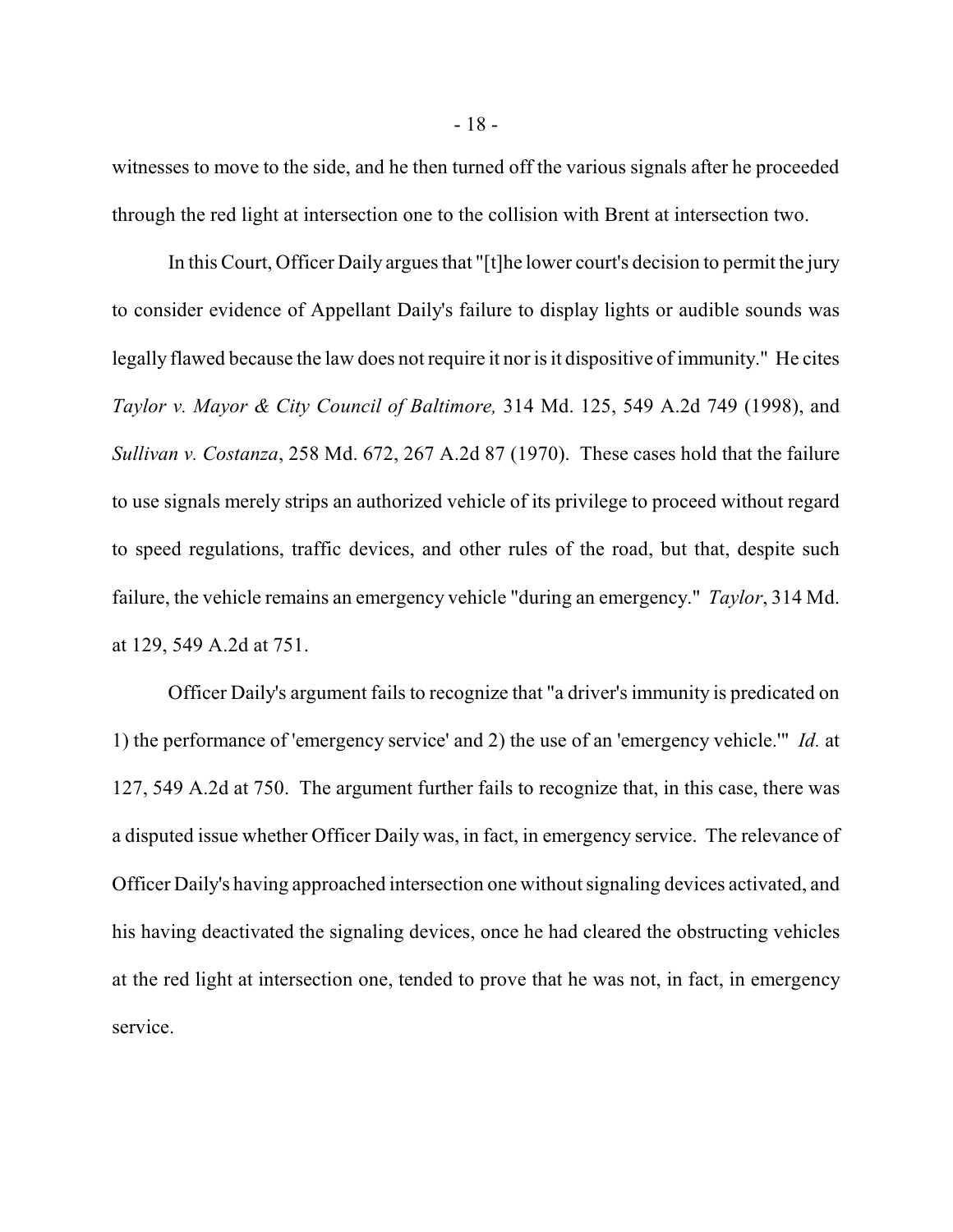Officer Daily testified that he was responding to a priority call that he had received when he was in the area of Allentown Road and Temple Hills Road, about two miles from the scene of the accident with Brent. Officer Daily said that, if he were operating with flashing lights and sirens, that trip would take approximately ten to fifteen minutes in rush hour traffic at that time of day. The priority call to which he was responding, he said, was to check a report of a person with a weapon.

On the other hand, Brent introduced the County Police Department's CAD record (computer aid dispatch report) for that dispatch. It reflected that the responding officer was not Officer Daily. The responding officer had been dispatched at 4:00 p.m., and he was on the scene of the possible gun wielder by 4:20 p.m. The report reflected that there had not been any assisting units. Thus, under Officer Daily's evidence, it took him forty-eight minutes after the time of the dispatch to travel to the point of the collision, although that trip, with emergency signals activated, ordinarily would take as little as ten minutes. Further, the County's CAD record reflected that there were no units assisting the responding officer on the call.

Brent argued to the jury that Officer Daily's justification for emergency service was a post-collision afterthought. The circuit court did not err in allowing the jury to resolve this factual conflict.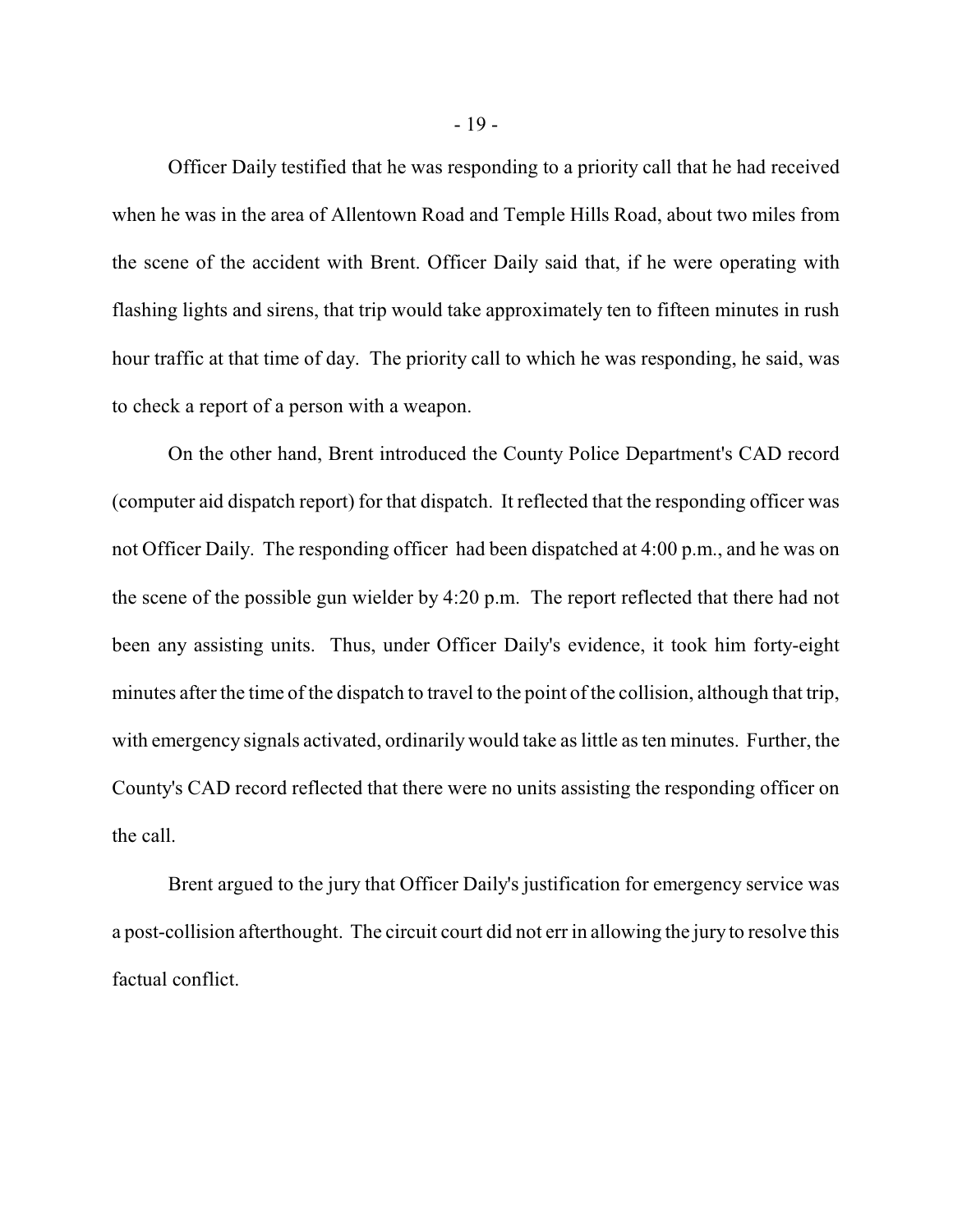### **III**

Officer Daily's remaining contention is that he was entitled, as a matter of law, to the immunity provided by CJ  $\S$  5-507(b)(2). The relevant portions of  $\S$  5-507 read:

"(b) *Nonliability of officials generally; torts involving motor vehicles.*  $- (1)$  An official of a municipal corporation, while acting in a discretionary capacity, without malice, and within the scope of the official's employment or authority shall be immune as an official or individual fromany civil liability for the performance of the action.

"(2) An official of a municipal corporation is not immune from liability for negligence or any other tort arising from the operation of a motor vehicle except as to any claim of damages in excess of the limits of any applicable policy of motor vehicle liability insurance."

Officer Daily's submission is that he is a public official and that the County is a "municipal corporation" within the intendment of  $\S$  5-507(b)(2). Thus, the damages against him are limited to \$20,000, the undisputed limit under the certificate of self-insurance

carried by the County.

This submission rests on *Livesay v. Baltimore County*, 384 Md. 1, 862 A.2d 33 (2004). Livesay was confined in the Baltimore County jail where he attempted suicide. He sued Baltimore County and a number of individuals, claiming negligence in their response to his attempt. For our purposes, the relevant individual defendant was the Corrections Officer who was the first responder to the occurrence. That defendant asserted public official immunity under  $\S$  5-507(b)(1). In that connection, this Court said:

"We have held that the purpose of  $\S 5-507(b)(1)$  'was to codify existing public official immunity, and not to extend the scope of qualified immunity beyond its Maryland common law boundaries.' *Lovelace v. Anderson*, 366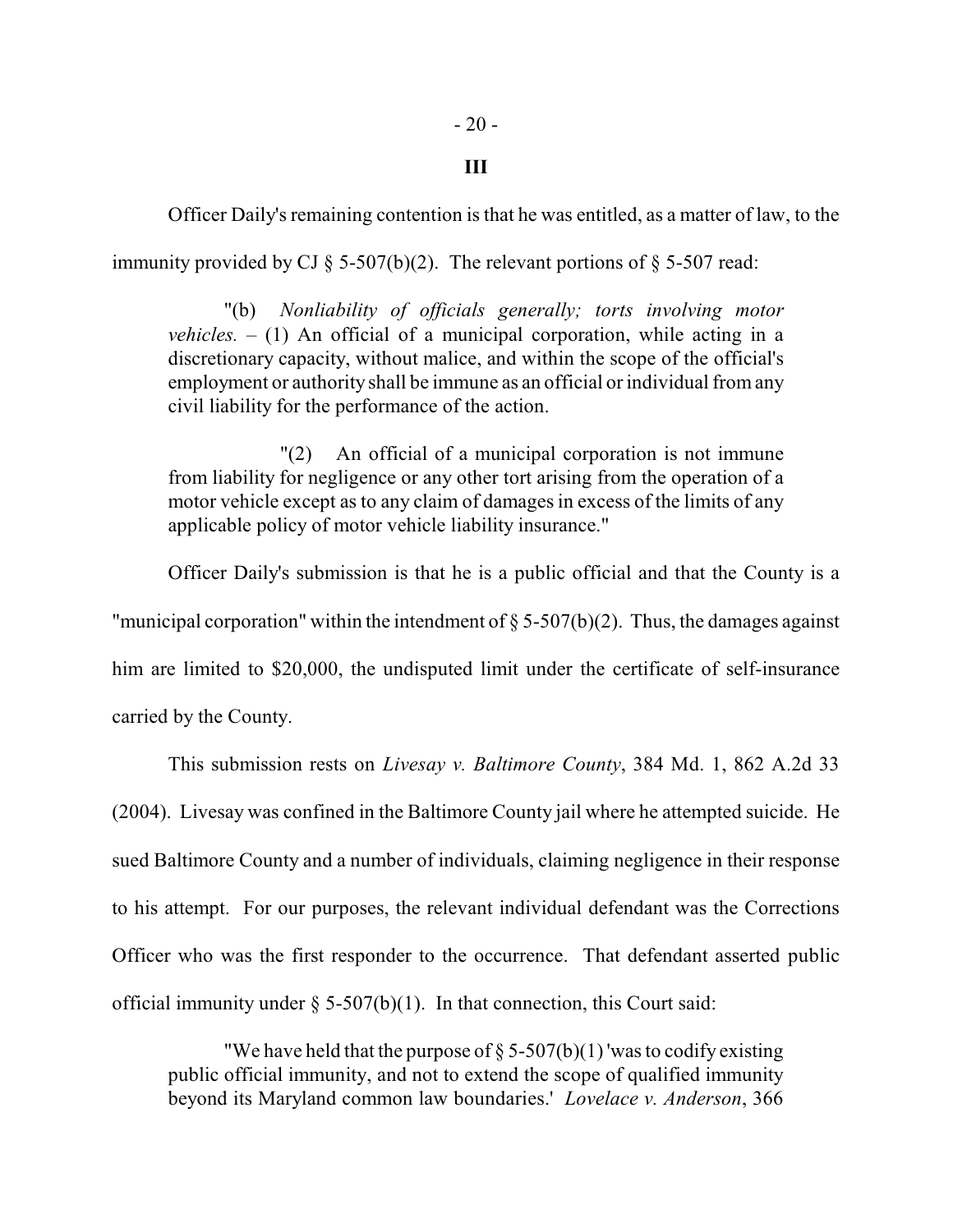Md. 690, 704, 785 A.2d 726, 734 (2001) (quoting *Ashton v. Brown*, 339 Md. 70, 116 n.23, 660 A.2d 447, 470 n.23 (1995)). As discussed *infra*, officials of Maryland counties enjoy common law public official immunity. Section 5-507(b)(1) codified the common law, and while it did not extend the scope of the common law, it did not limit it either. Under the common law, county public officials enjoy immunity; accordingly, despite the seemingly narrower drafting,  $\S$  5-507(b)(1) applies to county as well as municipal officials. As appellees point out, a contrary holding would produce the absurd result that when city and county police respond to the same emergency, the former enjoy immunity but the latter do not. We do not believe the Legislature intended this result.

"Because we hold that  $\S$  5-507(b)(1) merely codified Maryland common law public official immunity, and because the case law on common law public official immunity is more developed, we shall analyze Fore's situation in that context."

*Id.* at 12, 862 A.2d at 39. Applying common law public official immunity principles, this Court held that the Corrections Officer was a public official who, during the occurrence, was exercising public official discretion. This Court did not, in the opinion, review the legislative history of § 5-507.

Officer Daily points to the use of the term, "municipal corporation," in subsubsections (b)(1) and (b)(2). Under ordinary rules of statutory construction, the same meaning should be applied to the common term in the two sections. Consequently, just as Baltimore County was a "municipal corporation" under (b)(1), so Prince George's County should be a municipal corporation under  $(b)(2)$ .

The Court of Special Appeals in *Brent II* did not accept the above analysis. It said that this Court did not "decide that § 5-507(b)(1) applied directly to [*Livesay*], but instead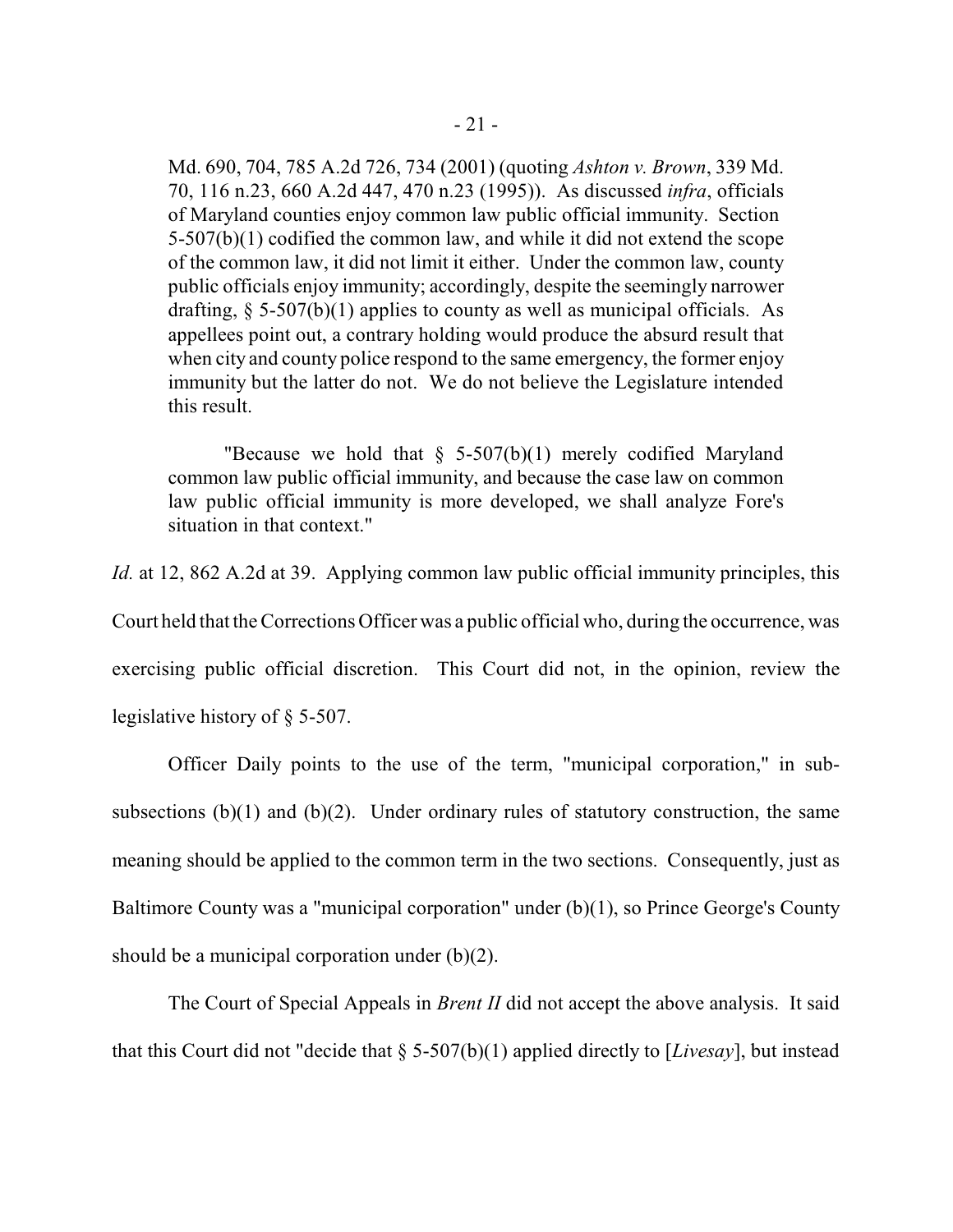analyzed the case under principles of common law public immunity." *Brent II*, 185 Md. App. at 54, 968 A.2d at 638. Nor did this Court's *Livesay* deal with § 5-507(b)(2).

The Court of Special Appeals in *Brent II* relied upon its opinion in *Houghton v. Forrest*, 183 Md. App. 15, 959 A.2d 816 (2008), *aff'd in part and vacated in part*, 412 Md. 578, 989 A.2d 223 (2010). Forrest had been arrested by Houghton, a Baltimore City police officer. Forrest sued, claiming intentional and constitutional torts. Officer Houghton did not prevail in the circuit court on immunity grounds, but the basis of the trial court's ruling was not clear. Thus, the Court of Special Appeals undertook an analysis of the possible bases for immunity. It quickly concluded that common law public official immunitywas not available, because the plaintiff claimed intentional and constitutional torts. *Id.* at 33-34, 959 A.2d at 827. Nor was CJ § 5-507 applicable, because "[m]unicipal corporations are cities, towns, and villages created under any general or special State law and are subject to Article XI-E of the Maryland Constitution." *Id.* at 34, 959 A.2d at 827. Further, because the Baltimore City police department is a State agency, Officer Houghton was not a municipal official. *Id.*

Turning to CJ § 5-511, an immunity statute employing the term, "governmental entity," the Court of Special Appeals reviewed in depth the legislative history of that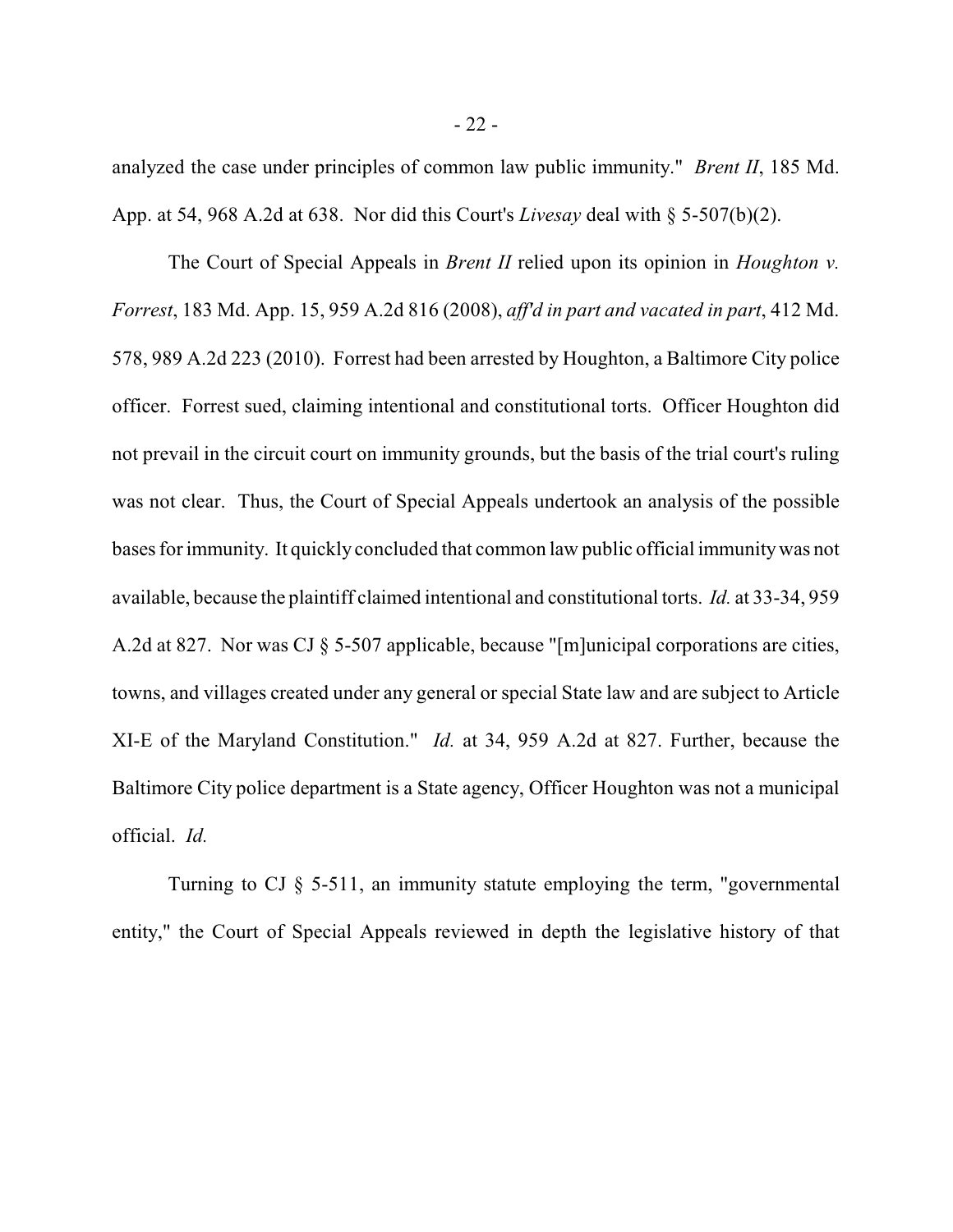section.<sup>14</sup> As part of that legislative history review, the court reviewed, in depth for comparison purposes, the legislative history of § 5-507. The court, in *Houghton*, concluded:

"Lastly, all of the documents in § 5-507's bill file mention the concept of immunity in connection with municipal corporation officials only. The above information suggests that § 5-507 did not codify common law public official immunity as a whole. Rather, § 5-507 extended immunity to municipal corporation officials. Therefore,  $\S$  5-511's use of  $\S$  5-507's language does not indicate that the General Assembly intended to extend public official immunity to all governmental public officials when enacting  $§ 5-511."$ 

*Id.* at 39, 959 A.2d at 830. The court did not refer to the above-quoted portion of this

Court's *Livesay*.

<sup>14</sup>CJ § 5-511 reads:

"(a) *Definitions.*  $- (1)$  In this section the following words have the meanings indicated.

"(2) 'Governmental entity' has the meaning stated in Article 26, § 1 of the Code.

"(3) 'Official of a governmental entity' has the meaning stated in Article 26, § 1 of the Code.

"(b) *Immunity generally.* – Subject to subsection (c) of this section, an official of a governmental entity, while acting in a discretionary capacity, without malice, and within the scope of the official's authority is immune as an official or individual from civil liability for any act or omission.

"(c) *Torts arising from operation of motor vehicles.* – An official of a governmental entity is not immune from liability for negligence or any other tort arising from the operation of a motor vehicle except as to any claim for damages in excess of the limits of any applicable policy of motor vehicle liability insurance."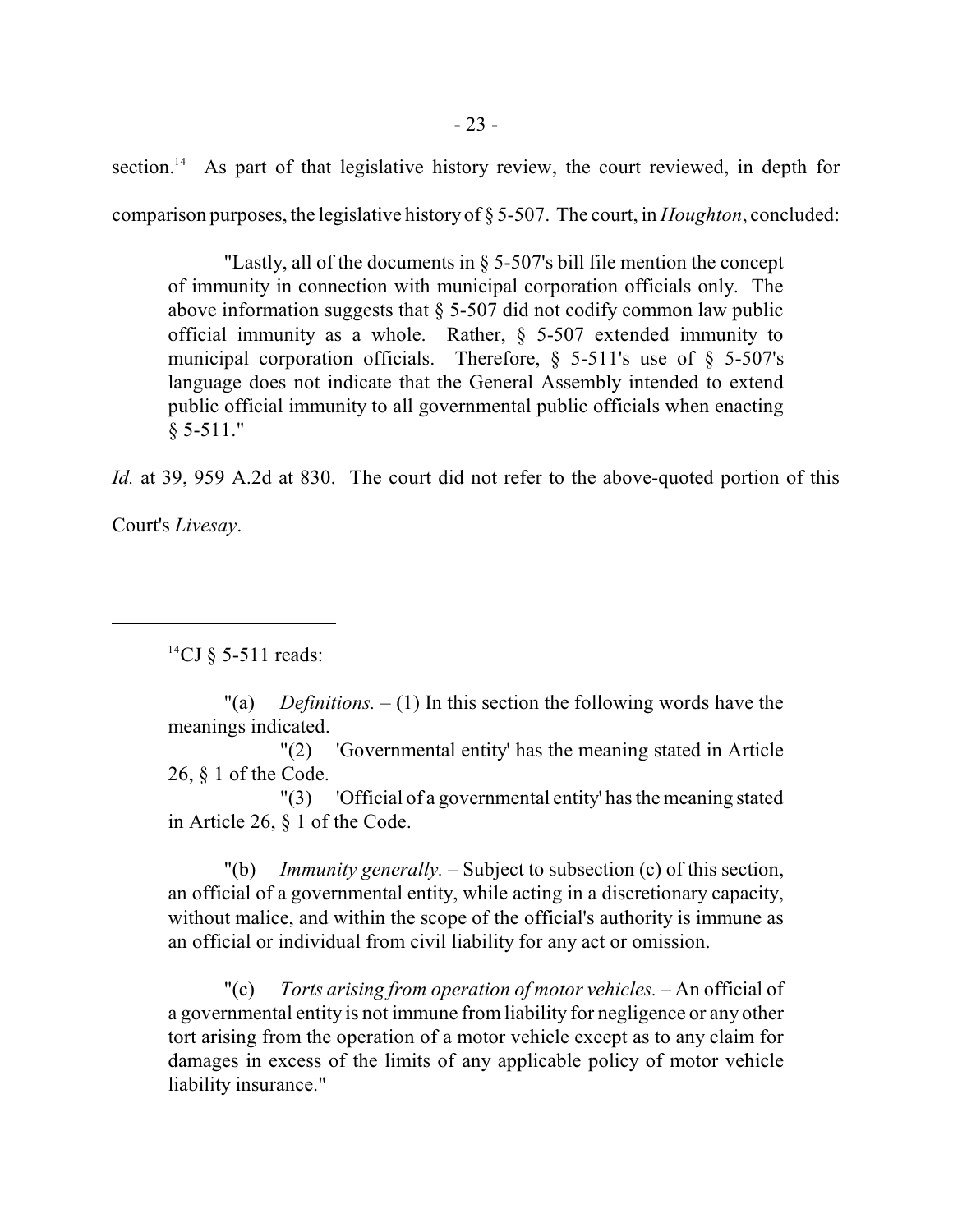The Court of Special Appeals in *Brent II* was persuaded by the legislative history of § 5-507, as reviewed in *Houghton*. It held that the "governmental entity" intended in § 5- 511 did not include Prince George's County.

Thus, there is a difference of opinion, perhaps in dicta, and perhaps not, between this Court's approach to the meaning of "municipal corporation," in  $\S 5-507(b)(1)$  and that of the Court of Special Appeals in its *Houghton* and in its *Brent II*. Certiorari was granted in *Houghton*, and it was decided February 19, 2010. *Houghton v. Forrest*, 412 Md. 578, 989 A.2d 223. The opinion does not resolve or address the conflict.<sup>15</sup>

Nor need we, in this case, decide whether *Livesay* should be reconsidered or the Court of Special Appeals' language in *Houghton* should be disapproved. This is because the facts of the matter before us do not require that we determine the scope of the term "municipal corporation" in  $\S$  5-507(b)(1) or (2).

Sub-subsection  $(b)(1)$  confers immunity, and sub-subsection  $(b)(2)$  withdraws that same immunity, but only to the extent of automobile insurance coverage. The immunity contemplated in both subsections is common law public official immunity. *See Livesay*, 384 Md. at 12, 862 A.2d at 39 (stating that the purpose of  $\S$  5-507(b)(1) "'was to codify existing public official immunity,'" not to extend its scope); *Houghton*, 183 Md. App. at 38, 959 A.2d at 830 (stating that § 5-507, without distinguishing between subsections, "did not

<sup>&</sup>lt;sup>15</sup>This Court's *Houghton* affirmed the Court of Special Appeals' holding that common law public official immunity does not apply to intentional torts.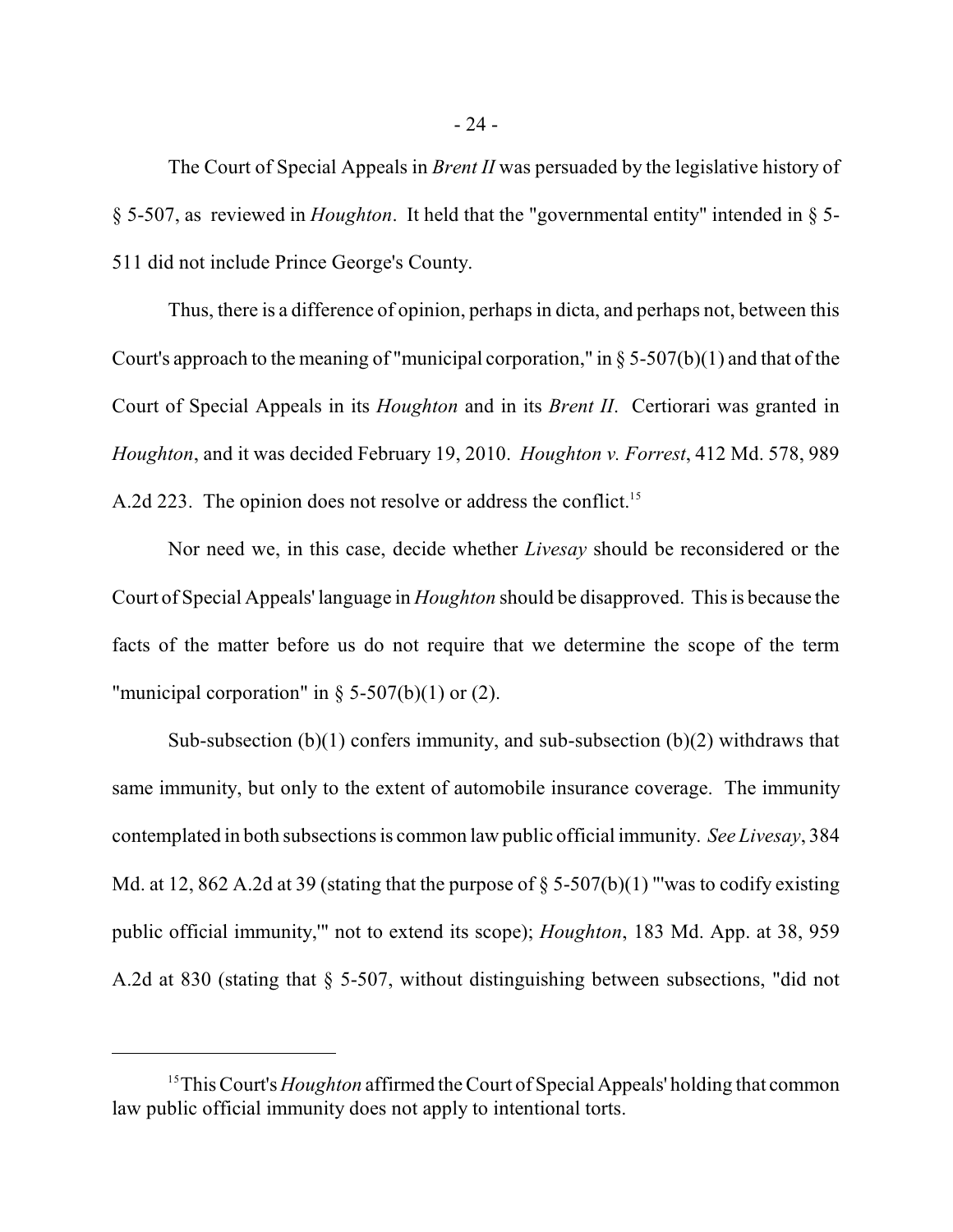codify common law public official immunity as a whole," but extended it to municipal corporation officials). To the extent that immunity operates above the limits of automobile insurance under § 5-507(b)(2), it is common law public official immunity in statutory form.

"Common law public official immunity is reserved for public officials (as opposed to mere employees) who perform negligent acts during the course of their discretionary (as opposed to ministerial) duties." *Houghton*, 412 Md. at 585, 989 A.2d at 227; *Livesay*, 384 Md. at 12, 862 A.2d at 39; *Lovelace v. Anderson*, 366 Md. 690, 714, 785 A.2d 726, 739 (2001); *Williams v. Mayor & City Council of Baltimore*, 359 Md. 101, 137, 753 A.2d 41, 61 (2000); *James v. Prince George's County*, 288 Md. 315, 323, 418 A.2d 1173, 1178 (1980).

*James v. Prince George's County*, *supra*, addressed whether the driving of a County ambulance "in response to a call for assistance," 288 Md. at 318, 418 A.2d at 1175, constituted discretionary activity so as to satisfy one of the elements required for common law public official immunity. This Court said:

"The driving of an emergency vehicle such as an ambulance or fire truck requires, as does the driving of any automobile, that a number of decisions be made with regard to the manner of operation. Such decisions, however, involve to minimal degree, if at all, the exercise of discretion with regard to the State's sovereignty. While State law grants certain privileges to the operators of these vehicles when using audible and visual signals, it 'does not relieve the driver of an emergency vehicle from the duty to drive with due regard for the safety of all persons.' In light of this section, there is minimal discretion on the part of a fire truck driver as to how he drives; but even if this statute did not exist, we would nevertheless hold that ordinarily the operation of a vehicle by any one, including a 'public official,' is a mere ministerial act."